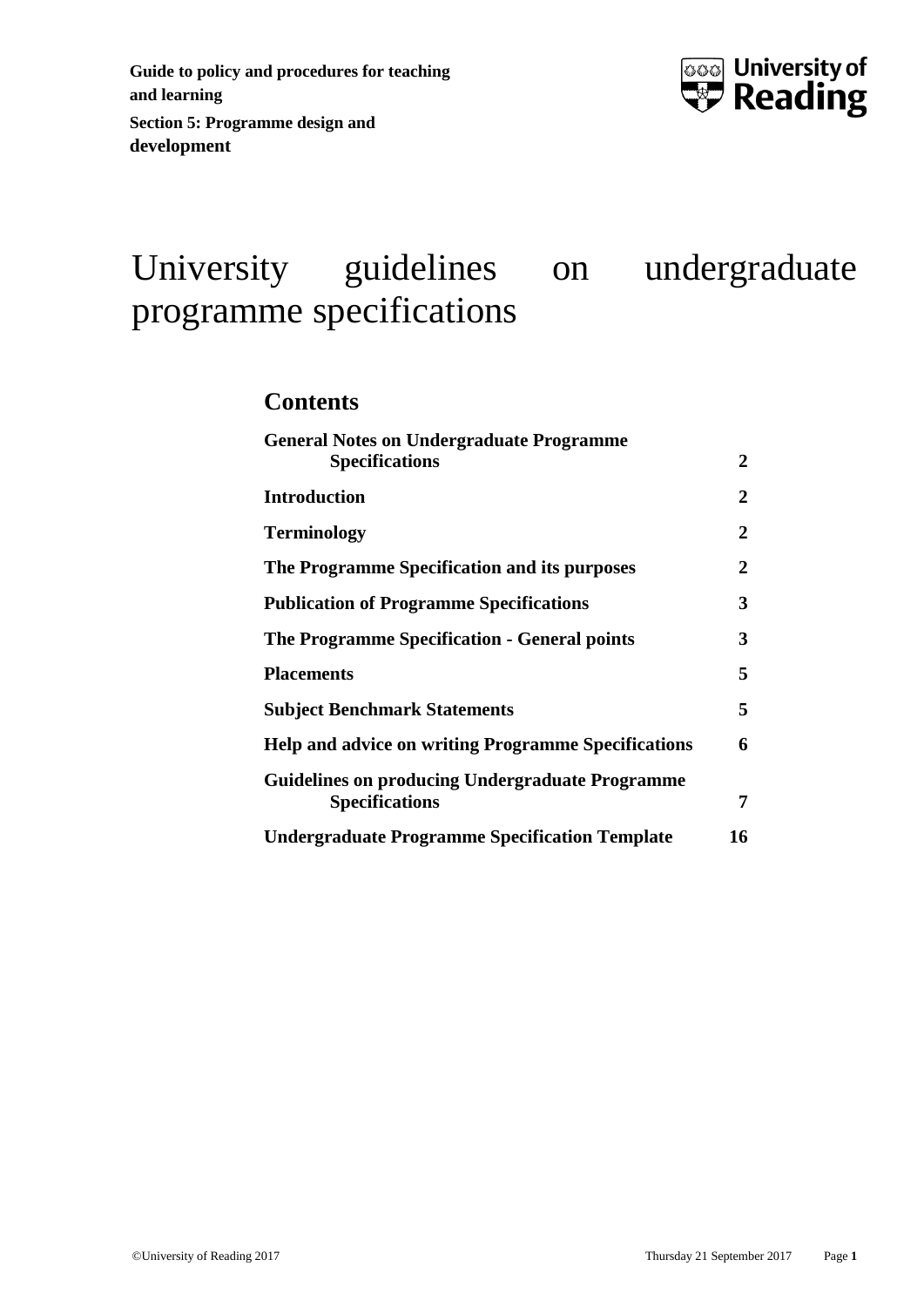# <span id="page-1-0"></span>General Notes on Undergraduate Programme Specifications

## <span id="page-1-1"></span>Introduction

- 1. These notes on writing programme specifications were approved by the University Board for Teaching and Learning (UBTL) at its meeting on 26 February 2009.They were amended in March 2011 and January 2013 to reflect procedural changes which had been approved by UBTL.
- 2. They have been informed by the QAA Guidelines for preparing programme specifications <http://www.qaa.ac.uk/Publications/InformationAndGuidance/Documents/guidelines06.pdf> which were last revised in 2006. They should be considered alongside the Guidelines on the design of undergraduate and taught postgraduate programmes [\(http://www.reading.ac.uk/web/FILES/qualitysupport/programmedesign.pdf\)](http://www.reading.ac.uk/web/FILES/qualitysupport/programmedesign.pdf) and the following documents:
	- o Guidelines on producing Undergraduate Programme Specifications
	- o Programme Specification template
	- o University Guidelines on Module Descriptions
	- o Module Description Template

## <span id="page-1-2"></span>Terminology

3. In view of national trends, and because of the long-standing ambiguity of the word 'course', the University Board for Teaching and Learning has decided that the overall 'package' taken by a student (e.g. BA History, BSc Mathematics) should be referred to as a 'programme', and that in line with the QAA Guidelines, the description of a programme should be referred to as a 'programme specification' rather than 'course profile'. Also, annual parts of a programme should be referred to using Arabic numerals rather than roman.

## <span id="page-1-3"></span>The Programme Specification and its purposes

- 4. The Programme Specification is intended to provide a standard format for describing the University's degree programmes, in line with QAA Guidelines. All taught programmes at the University are expected to have an associated programme specification.
- 5. The QAA makes the following statements with reference to Programme Specifications:

*'A programme specification is a concise description of the intended learning outcomes of an HE programme, and the means by which the outcomes are achieved and demonstrated'*

*'a programme specification is not simply an aggregation of module outcomes; it relates to the learning and attributes developed by the programmes as a whole and which, in general, are typically in HE more than the sum of the parts.'*

*'a programme specification may be used to explain the aims and intended learning outcomes of a programme, demonstrate which reference points have been used to inform the design of the programme and its aims and intended learning outcomes, and how the programme team engaged with the FHEQ, subject benchmark statements, and the Code of practice for the assurance of academic quality and standards in higher education.*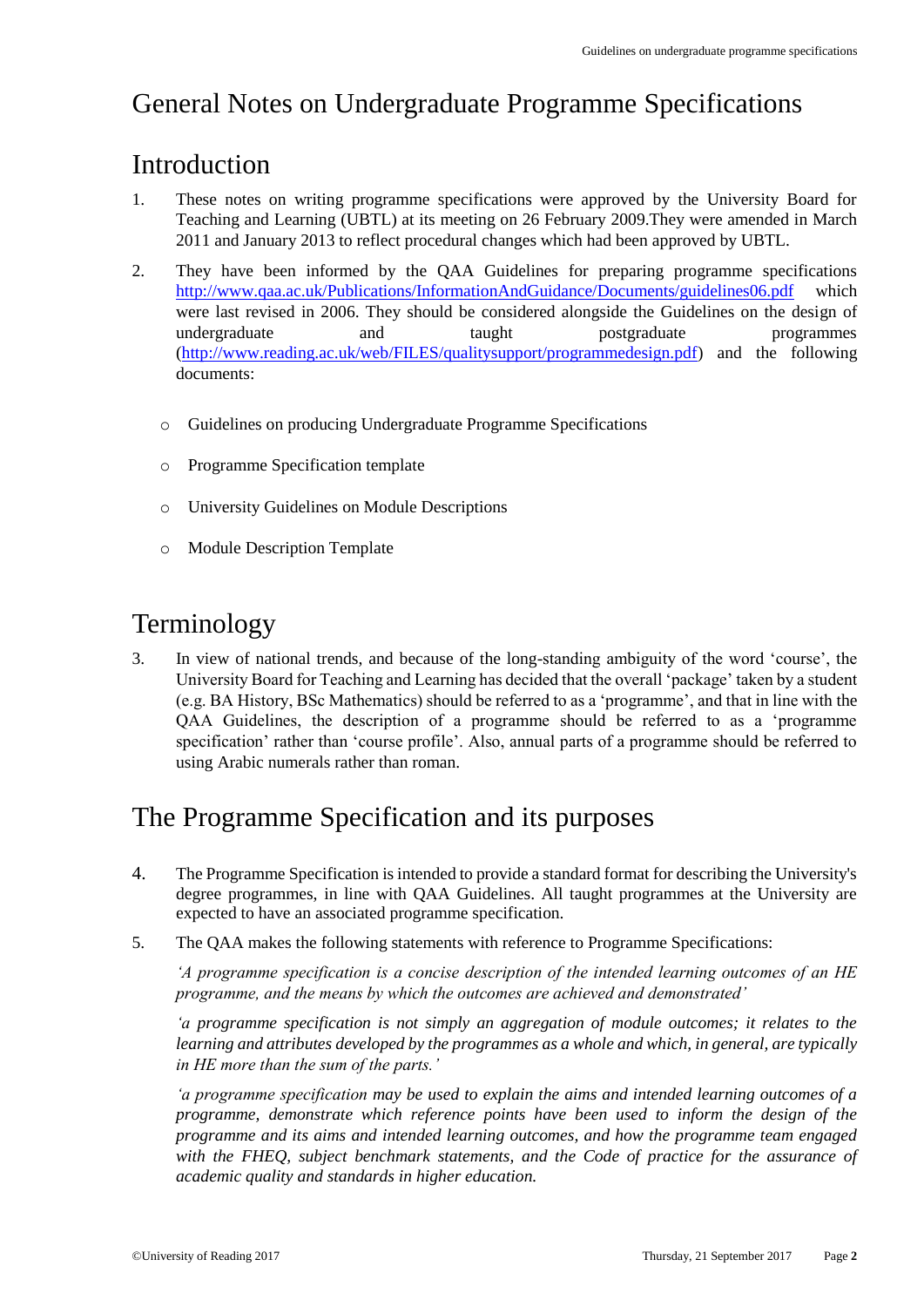*The development of a programme specification by the programme team may offer an opportunity for an institution to link quality enhancement to quality assurance through deliberative consideration of the curriculum. In such cases the programme specification may provide evidence of the deliberative process through which the programme aims and intended learning outcomes were determined, how the curriculum enables the intended learning outcomes to be achieved, and how assessments test the student's achievement of the intended learning outcomes.*

*An institution will normally use its programme specification to communicate information about the programmes it offers to students (prospective and current), as well as to staff, external examiners, employers and others.'*

## <span id="page-2-0"></span>Publication of Programme Specifications

- 6. Historically, syllabuses were published in the University Calendar until the 2002-03 academic year.
- 7. Some time ago, the Senate decided that the syllabus entries in the Calendar should be replaced by a system of web-based documents, which could be made more readily available to current and potential students, as well as to staff and other interested parties such as the QAA. The master copy of a programme specification is now therefore held as a document on the web, linked from the prospectus and linked to the modules making up the programme.
- 8. All taught degree programmes should comprise a set of modules, which are of a standard size and are coherently distributed across period of study. These modules are credit-weighted, with one credit being equivalent to 10 hours of student effort in relation to teaching, self-study and assessment across the academic year. In addition, each module within a programme should be located at a Level appropriate to its intended learning outcomes.
- 9. All programmes must also meet the overall minimum credits and the minimum credits at the level of award for each qualification as set out in the UCQF.
- 10. Programme Specifications are now stored in a central database which can be accessed through the web at [http://www.reading.ac.uk/progspecs.](http://www.reading.ac.uk/progspecs)

## <span id="page-2-1"></span>The Programme Specification - General points

- 11. A Programme Specification template for undergraduate programmes has been drawn up to meet the objectives stated above. Every undergraduate degree programme needs to have a specification to itself, whether it is a single subject or combined subject degree. (Please see Paragraph 19 for guidance on whether a separate programme specification might be required for programmes involving a yearlong placement opportunity which counts towards classification). Schools may wish to take the opportunity to consult their external examiners about the detail of their programme design. It is also recommended that Schools seek the views of their students on their draft programme specifications through the aegis of Boards of Studies or Student-Staff Liaison Committees.
- 12. The first part of the specification down to 'Programme outcomes' is intended to cover the material which will be of most interest to current students and potential applicants. The inclusion in this first part of a summary of the programme aims and of the teaching and assessment is deliberate. It is intended to allow the first part to stand alone where the greater detail of the full document is not required and to allow the early sections to be helpful to those whom the detail expected by the QAA would be likely to overpower, if the detail of outcomes were presented too early (e.g. for potential applicants).
- 13. Programme specifications may remain valid until revoked or until the next periodic review, whichever is the sooner. Either form of programme scrutiny should be acceptable, but it will be for each Faculty Board for Teaching and Learning to take a view.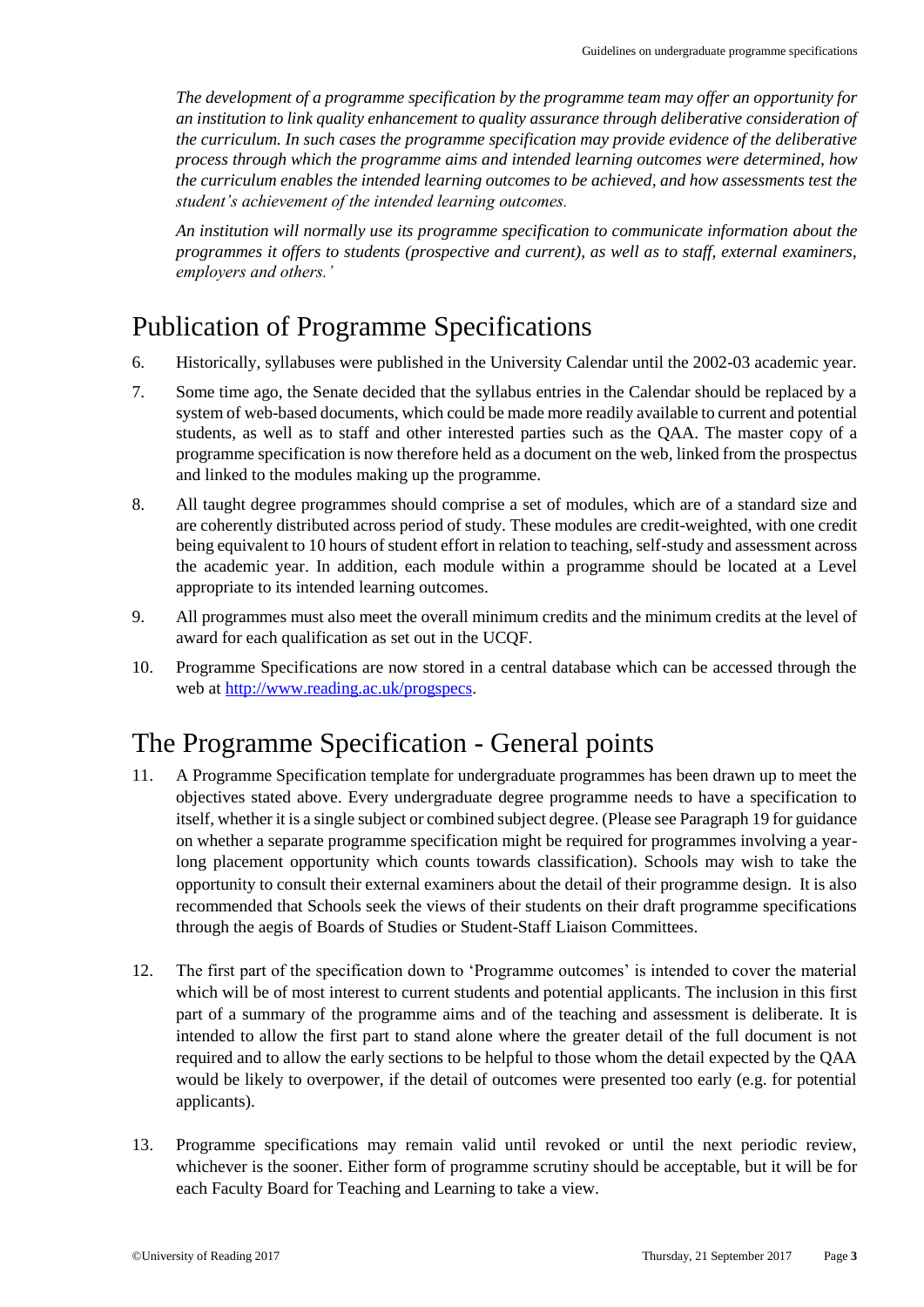- 14. A programme should be the responsibility of one single Board of Studies only. In the case of combined subject degrees, the responsibility for oversight could be exercised by a small Board of Studies consisting of the co-ordinators from each department involved.
- 15. In the Henley Business School, programme-specific operational quality control and assurance mechanisms are the responsibility of Programme Committees, which carry out the same functions as Boards of Studies elsewhere in the University including the production of Annual Programme Reports. There are also Boards of Studies for the broad programme areas of Undergraduate, Pre-Experience Postgraduate, Post-Experience Postgraduate and Postgraduate Research Programmes in the Henley Business School. The relevant Board of Studies take a strategic oversight of the portfolio of programmes in that area and the name of the relevant Board of Studies should be included on the programme specification. Further information on the Quality Assurance structure in the Henley Business School is provided in Quality management and enhancement processes at the University of Reading<http://www.reading.ac.uk/web/FILES/qualitysupport/qualityoverview.pdf>
- 16. Programme specifications should include the name of the Programme Director and of any Programme Adviser where a programme adviser exists as a separate role. There should be only one programme director; the responsibility cannot be shared between two people. The role of programme director can of course rotate between the members of the Board of Studies if that is desirable.
- 17. A single Board of Studies can oversee several related programmes.
- 18. The University Board for Teaching and Learning has decided that:
	- For programme specifications for cohorts entering from 2013-14 onwards, there will be **three new sections** in the programme specification template, as follows:
		- o Career learning this will be a free text section in which Schools should explain how career learning is embedded within programmes and identify those modules with a career learning component:
		- o Opportunities for study abroad; and
		- o Placement Opportunities.

*N.B.* The existing paragraph on *Opportunities for study abroad or for placements* has been split into two separate paragraphs, with the new sections 'Opportunities for study abroad' and 'Placement Opportunities'. The existing text will appear in duplicate in both new fields so that it can be edited, as appropriate, by staff.

 Progression rules between Parts 2 and 3 for cohorts entering programmes at Part 1 from October 2012 onwards are as follows:

"To gain a threshold performance at Part 2, a student shall normally be required to achieve:

- o a weighted average of 40% over 120 credits taken at Part 2;
- $\circ$  marks of at least 40% in individual modules amounting to not less than 80 credits;
- o marks of at least 30% in individual modules amounting to not less than 120 credits.

In order to progress from Part 2 to Part 3, student must achieve a threshold performance [AND programme-specific rules if applicable]."

- UBTL has agreed that with effect for cohorts entering Part 1 from 2012-13 onwards:
	- o Integrated Masters programmes normally require students to achieve an overall weighted average of 50% for progression from Part 2 to Part 3. Any variation on the requirement to achieve an overall weighted average of 50% must be approved by UBTL.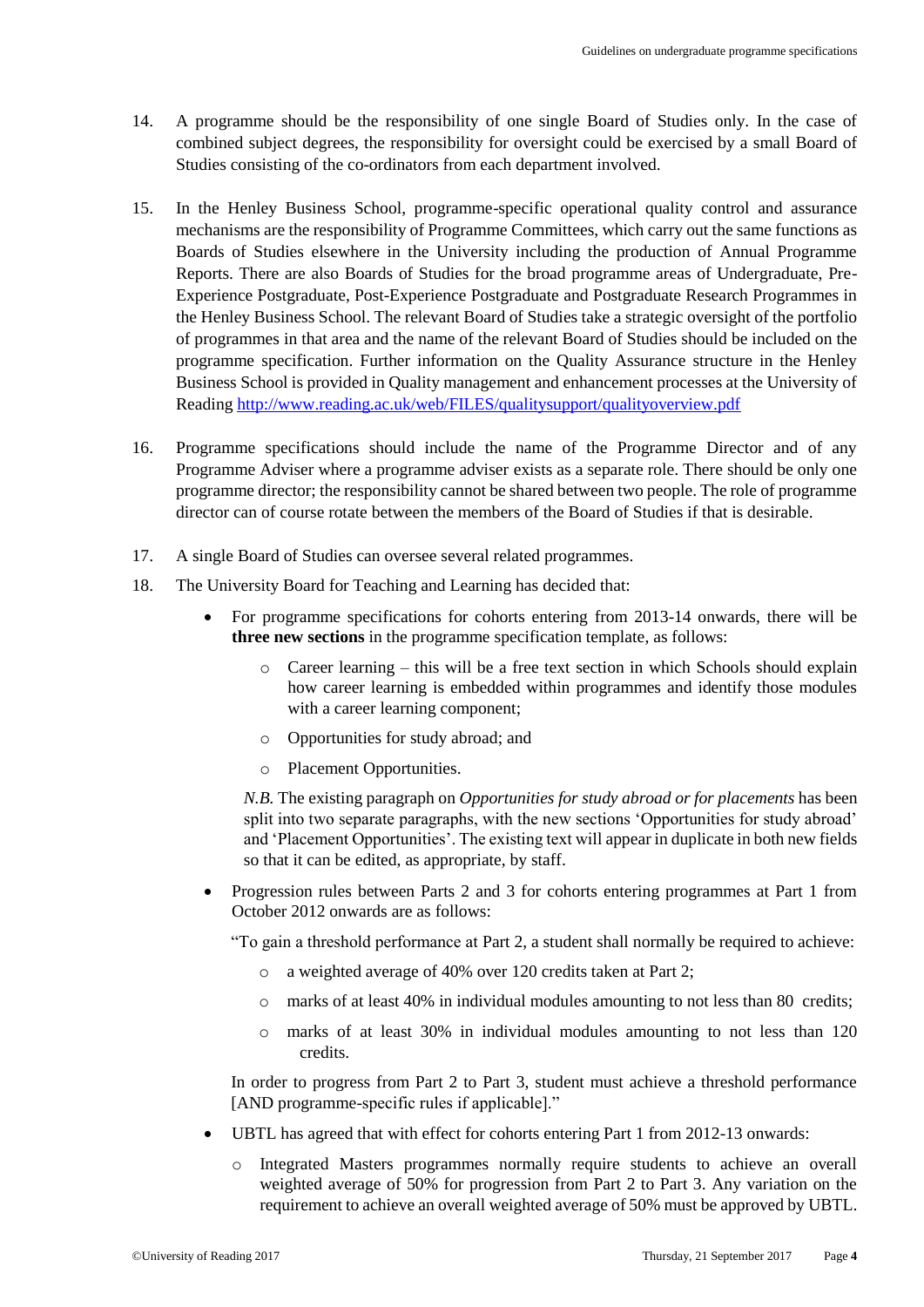A requirement to achieve an overall average greater than 50% would normally only be permitted where stipulated by an accrediting body.

- o Integrated Masters programmes require students to achieve an overall weighted average of 40% for progression from Part 3 to Part 4. Any requirement to achieve a higher overall weighted average, such as a higher overall average or module-specific criteria, will only be permitted where stipulated by an accrediting body and must be approved by UBTL;
- o All Integrated Masters programmes must have an established 'exit route' at Part 3, either through the award of the equivalent Bachelor's degree (where the syllabuses are aligned), or through the award of a specific 'exit' degree. The Bachelor's degree award should be based on the student's marks for Parts 2 and 3 only.
- o Integrated Masters students who re-sit at Part 2 or Part 3 have their marks capped for classification purposes in accordance with University regulations. Students should only be restricted to a Pass degree if they re-sit following failure at Part 4.

### <span id="page-4-0"></span>Placements

- 19. All undergraduate programmes must have a placement opportunity (PO) available to students entering the programme from 2011-12 onwards, being either a work or academic placement, which might take one of three forms:
	- Micro—embedded within a module
	- o Mini—constituting an entire module. Mini placements will normally have a mark (i.e. not pass/fail)
	- o Maxi—comprising a year. There are two types of Maxi placement those which contribute to classification (i.e. involve the award of a mark) and those which do not contribute (i.e. placement is Pass/Fail only). It will be necessary to produce a new programme specification for programmes including a placement which contributes towards classification.

Whilst programmes involving maxi placements which count towards classification require the creation of a separate programme specification, all other types of placements should be included in the current programme specification.<sup>1</sup>

For advice about whether a separate programme specification is required, and to find out how to set up a separate programme specification, please contact the Quality Support Office or your Faculty Office in the first instance.

You may offer any one of the three placement options per course for the current academic year. Some Schools and Departments have already offered more than one type of placement opportunity and this flexible approach is very much encouraged.

We would like to ensure that all Schools and Departments are as accommodating in their placement provision, understanding that where a student may not be able to undertake the option of a maxi placement, for example, that extra and cross-curricular placements are fully encouraged and supported by working alongside the Placement Team within the Careers, Placement and Experience Centre.

## <span id="page-4-1"></span>Subject Benchmark Statements

20. The QAA have published Subject Benchmark Statements which can be found at the following link:

-

<sup>&</sup>lt;sup>1</sup> Maxi placements which DO NOT contribute to classification are still given a separate course code in RISIS to account for fee differences, HESA data etc but this course code does **not** create a separate programme specification pathway. This is to avoid multiple duplications of programme specifications with maxi placement options.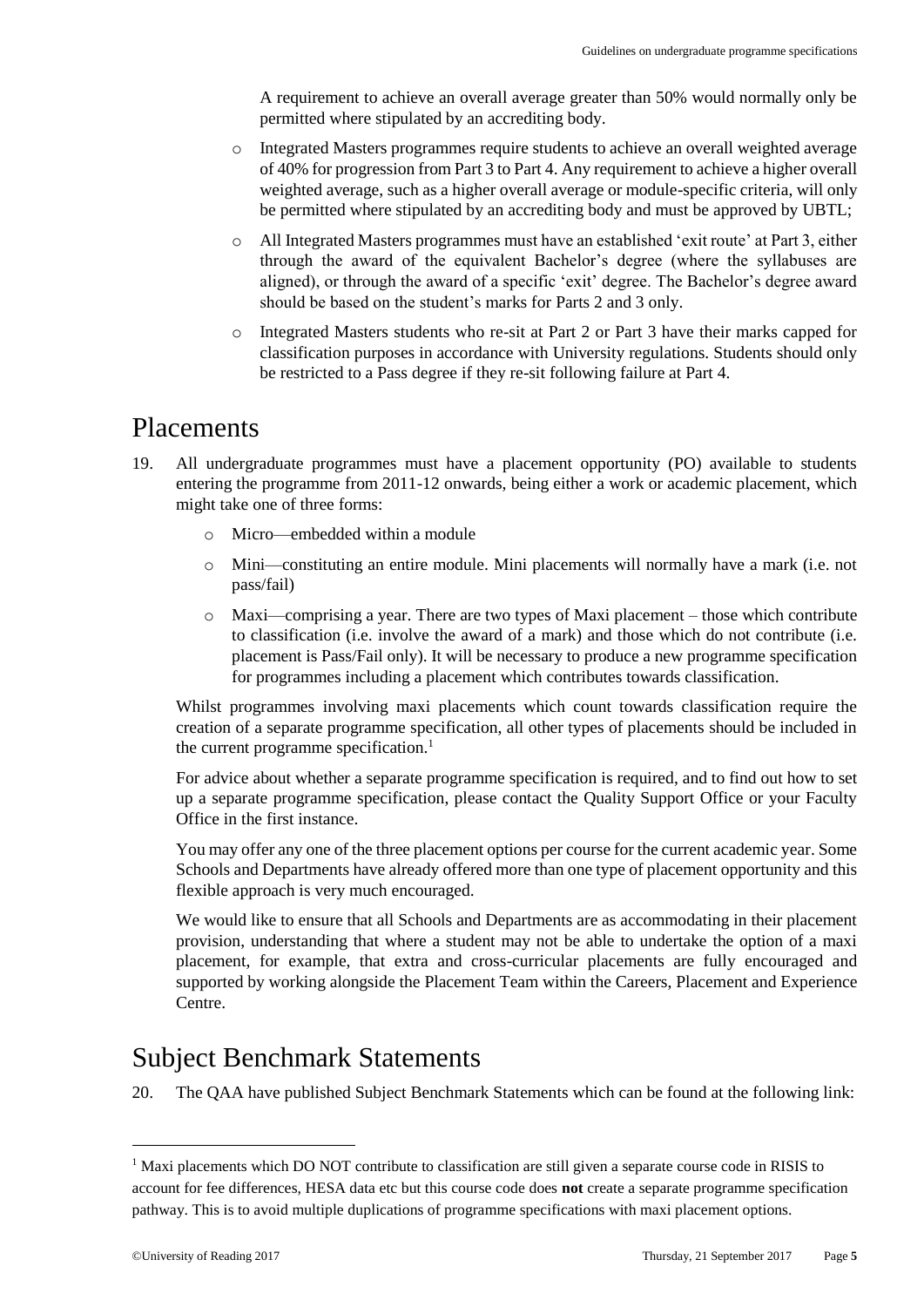[http://www.qaa.ac.uk/AssuringStandardsAndQuality/subject-guidance/Pages/Subject-benchmark](http://www.qaa.ac.uk/AssuringStandardsAndQuality/subject-guidance/Pages/Subject-benchmark-statements.aspx)[statements.aspx](http://www.qaa.ac.uk/AssuringStandardsAndQuality/subject-guidance/Pages/Subject-benchmark-statements.aspx)

21. Subject Benchmark Statements will need to be considered as part of the process of drawing up programme specifications. Schools are reminded to revisit and review the subject areas they list each year. The following statement from the QAA Guidelines may prove useful in this regard:

'*Subject benchmark statements provide a helpful starting point when designing a new programme or reviewing an existing programme. However, they are not the sole point of reference, particularly for programmes that do not coincide with the subject definitions used in preparing the benchmark statements.*

*Institutions should not simply transpose outcomes from benchmark statements into their programme specifications. Benchmark statements are not intended to be draft specifications. Rather, they should be used as a point of comparison, a stimulus to reflection, and a reference against which individual programme specifications may be justified.'*

- 22. Schools are urged to heed the warning about not transposing outcomes from Benchmark Statements into programme specifications. However, it should also be noted that QAA Audit reviewers are highly likely to expect to see how Benchmark Statements have informed relevant programme specifications and will expect there to be a relationship.
- 23. Where an undergraduate programme is multi-disciplinary or inter-disciplinary, there may be no benchmark statement of direct relevance. In such cases, a number of statements can be used as a source of reference.

## <span id="page-5-0"></span>Help and advice on writing Programme Specifications

24. Help and advice on writing Programme Specifications is available from the Quality Support Office or your Faculty Office.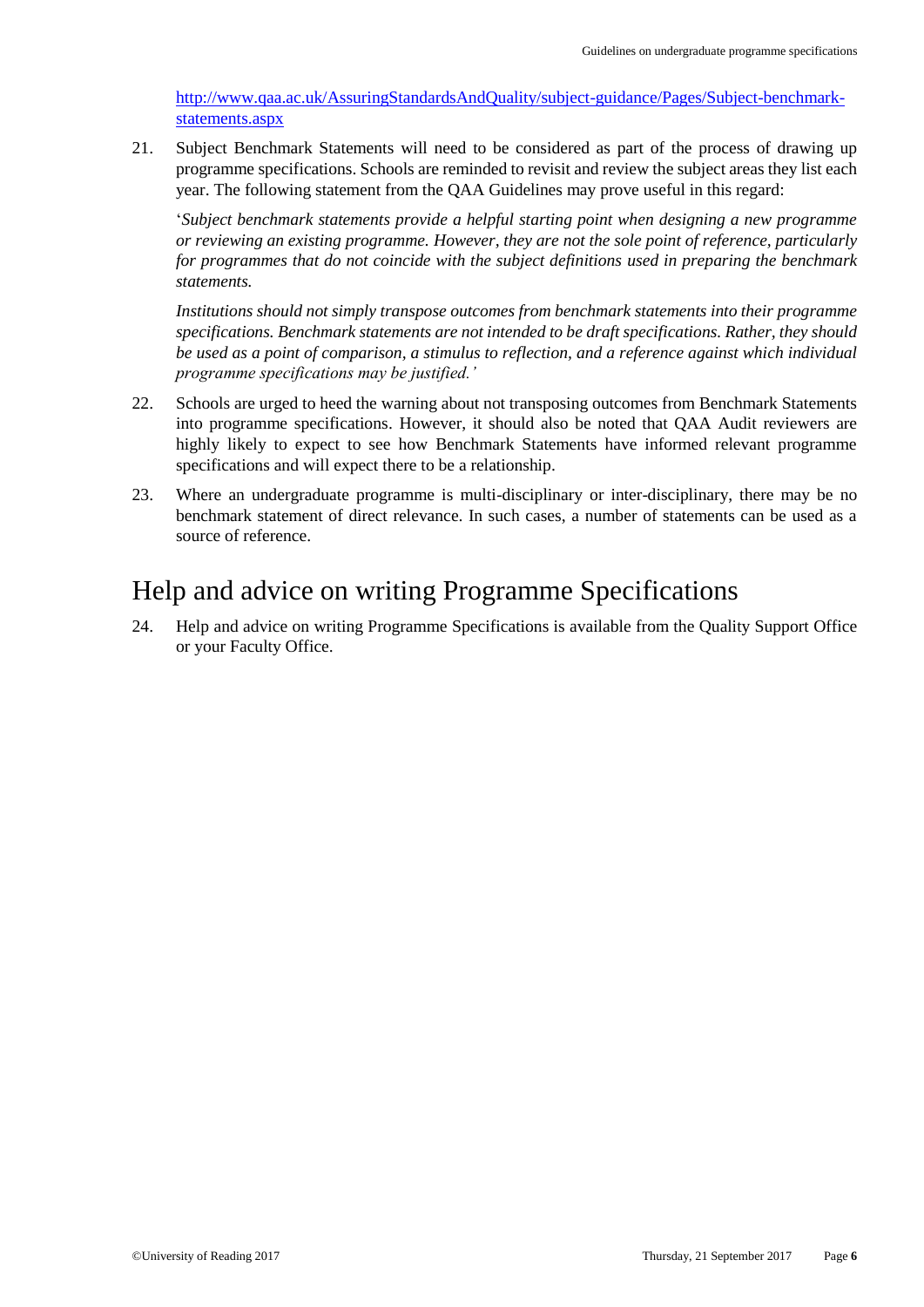## <span id="page-6-0"></span>Guidelines on producing Undergraduate Programme Specifications

The numbered instructions below correspond to each item on the accompanying undergraduate programme specification template, as a guide to filling in each part correctly.

Programme specifications for cohorts beginning an undergraduate programme from 2008-09 onwards will be produced and updated via the RISISweb portal. Instructions for Schools/Departments on how to update programme specifications via the portal can be found under the 'Programme Management' section on the 'Useful links and further information' page on the Quality Support Office website [\(http://www.reading.ac.uk/internal/qualitysupport/usefullinks/qual-links.asp\)](http://www.reading.ac.uk/internal/qualitysupport/usefullinks/qual-links.asp). Programme specifications relating to cohorts who began their programme prior to the 2008-09 academic year have been produced in Word format, using Times New Roman (or if this is unavailable, Times Roman), in 12 point size.

The master copies of all programme specifications are published in PDF format on the web at [http://www.info.reading.ac.uk/progspecs/;](http://www.info.reading.ac.uk/progspecs/) Word/xml versions can be made available to academic Schools/Departments on request to the Faculty Office.

**Once changes/uploads have been made on the RISIS portal, please use the report tool: this enables the uploader to view how the programme specification will appear as a Word document and it iron out any discrepancies before they are submitted for publishing.**

| <b>Template</b> | <b>Template Item Title and Contents</b>                                                                                                                                                                                                                                                                                  |
|-----------------|--------------------------------------------------------------------------------------------------------------------------------------------------------------------------------------------------------------------------------------------------------------------------------------------------------------------------|
| <b>Item</b>     |                                                                                                                                                                                                                                                                                                                          |
| <b>Number</b>   |                                                                                                                                                                                                                                                                                                                          |
| 1.              | <b>Programme title</b>                                                                                                                                                                                                                                                                                                   |
|                 | The programme title at the head of the Specification is equivalent to the QAA's 'Final award' and<br>'Programme title'.                                                                                                                                                                                                  |
| 2.              | <b>UCAS Code</b>                                                                                                                                                                                                                                                                                                         |
|                 | The UCAS code for the programme should be given.                                                                                                                                                                                                                                                                         |
|                 |                                                                                                                                                                                                                                                                                                                          |
| 3.              | <b>Awarding and Teaching Institutions</b>                                                                                                                                                                                                                                                                                |
|                 | The QAA will expect to see the name of the Awarding Institution, and the Teaching Institution.<br>For the great majority of Programme Specifications this will obviously be 'University of Reading'<br>in both cases, except for the very few programmes where the University is not the body providing<br>the teaching. |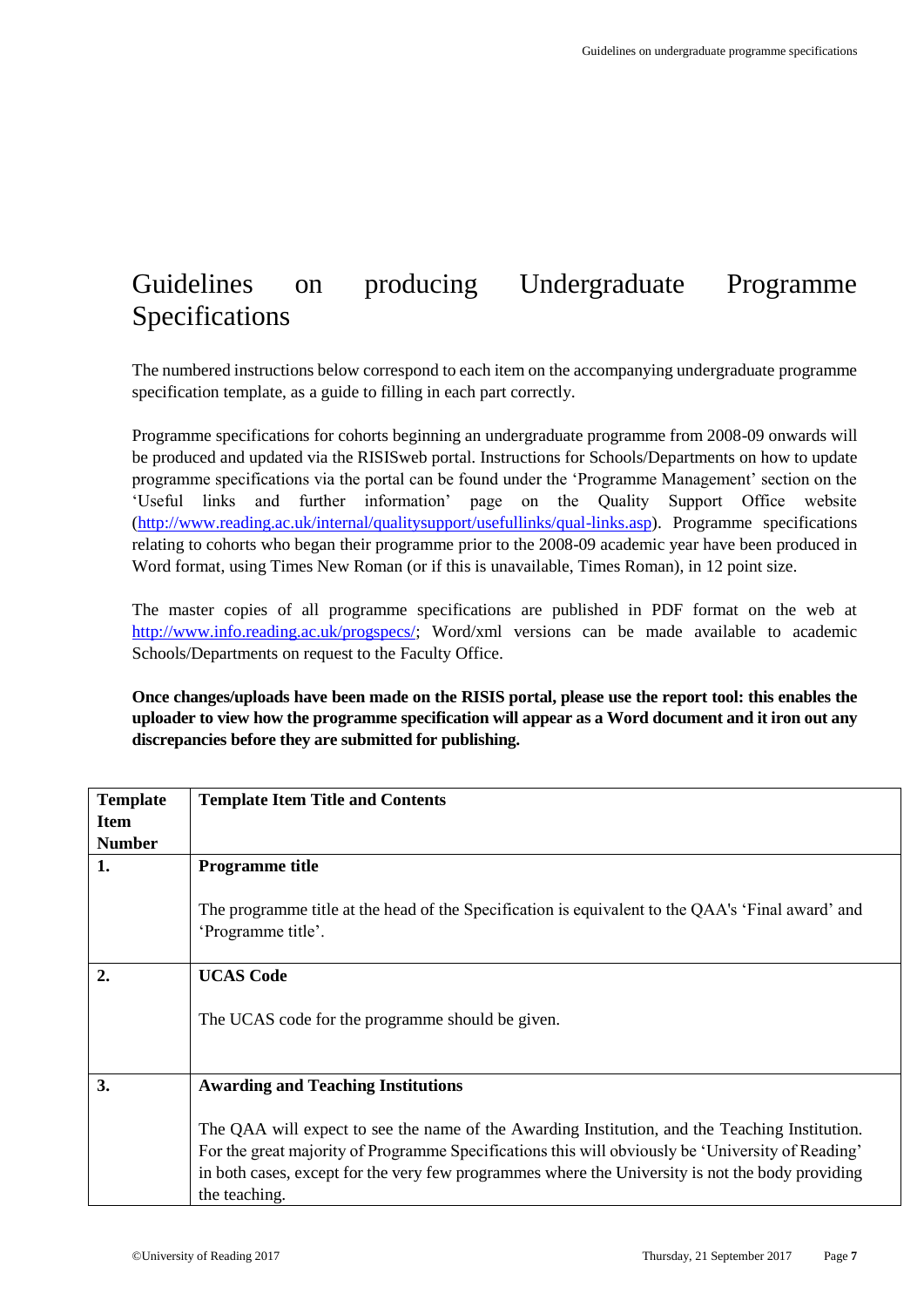| 4.  | Relevant QAA subject benchmarking group(s)                                                                                                                                                                                                                                                                                   |
|-----|------------------------------------------------------------------------------------------------------------------------------------------------------------------------------------------------------------------------------------------------------------------------------------------------------------------------------|
|     | The relevant QAA benchmarking group must be included. Schools are reminded to revisit and<br>listed<br>subject<br>by<br>the<br>review<br>the<br>areas<br>QAA<br>each<br>year<br>at<br>http://www.qaa.ac.uk/AssuringStandardsAndQuality/subject-guidance/Pages/Subject-<br>benchmark-statements.aspx                          |
| 5.  | Programme length                                                                                                                                                                                                                                                                                                             |
|     | The length of the programme is automatically programmed to appear on the programme<br>specification.                                                                                                                                                                                                                         |
| 6.  | <b>Programme Director /Adviser</b>                                                                                                                                                                                                                                                                                           |
|     | As previously mentioned, Programme Specifications must should include the name of the<br>Programme Director and of any Programme Adviser where such exists as a separate role.                                                                                                                                               |
| 7.  | <b>Optional Placement Year</b>                                                                                                                                                                                                                                                                                               |
|     | Schools must notify RISIS of any programmes containing a non-contributing (i.e. pass/fail)<br>optional placement year for this field to be automatically populated.                                                                                                                                                          |
| 8.  | <b>Accreditation</b>                                                                                                                                                                                                                                                                                                         |
|     | Details of accreditation by a professional/statutory body should be included where appropriate.<br>Schools are reminded to ensure that this field is filled in appropriately and to indicate if<br>accreditation is subject to students obtaining a particular level of achievement/passing certain<br>modules.              |
| 9.  | <b>Summary of programme aims</b>                                                                                                                                                                                                                                                                                             |
|     | This section should provide a brief (up to 100 words) summary of the overall purpose and direction<br>of learning in the programme and illustrate the over-arching concepts that it embraces. It is<br>included here as the less intensive reader will not wish to work through the detail contained in<br>section 20 below. |
|     | The section on programme aims (and the section on learning outcomes) will require liaison<br>between Schools in the case of combined and multi-disciplinary degrees.                                                                                                                                                         |
| 10. | <b>Transferable skills</b>                                                                                                                                                                                                                                                                                                   |
|     | A summary of the degree specific transferable skills conferred in the programme is required. A<br>standard statement relating to these generic skills is provided automatically through RISIS;<br>Schools and Departments should use this statement, tailored to their own provision.                                        |
|     | Detailed information on all skills developed in a particular programme should be given in the<br>Programme Outcomes section.                                                                                                                                                                                                 |
| 11. | <b>Programme content</b>                                                                                                                                                                                                                                                                                                     |
|     | The structure and content of each Part should be given in order, with a clear indication of which<br>modules are compulsory and which are optional.                                                                                                                                                                          |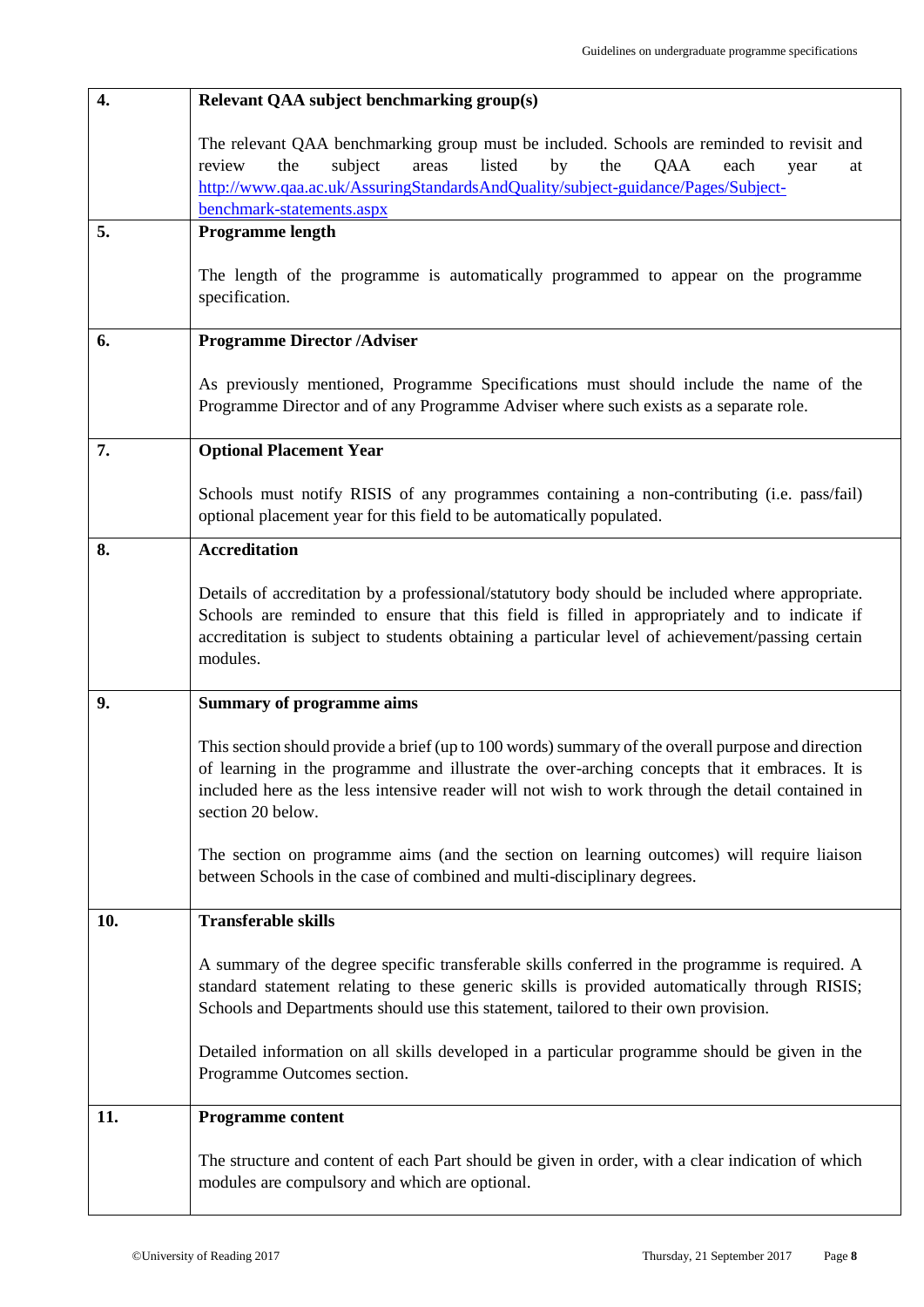|     | Schools should ensure that the total credit weighting of modules listed under each Part                                                                                                                                                                                                                                                                                                                                                                                                                                                                                                                                                                                            |  |  |  |
|-----|------------------------------------------------------------------------------------------------------------------------------------------------------------------------------------------------------------------------------------------------------------------------------------------------------------------------------------------------------------------------------------------------------------------------------------------------------------------------------------------------------------------------------------------------------------------------------------------------------------------------------------------------------------------------------------|--|--|--|
|     | corresponds to the minimum total credits to be undertaken at that Part.                                                                                                                                                                                                                                                                                                                                                                                                                                                                                                                                                                                                            |  |  |  |
|     | <b>Compulsory modules:</b> a module which <b>all</b> students registered for the degree programme<br>$\bullet$<br><b>must</b> take $-i.e.$ there is no choice (including no 'either' / 'or' option) involved.                                                                                                                                                                                                                                                                                                                                                                                                                                                                      |  |  |  |
|     | A list of compulsory modules for each Part of a programme will be generated<br>automatically by RISIS for programme specifications produced via the RISIS web portal.                                                                                                                                                                                                                                                                                                                                                                                                                                                                                                              |  |  |  |
|     | <b>Optional modules:</b> Any optional modules to be included in programme specifications<br>$\bullet$<br>must be added separately, with a clear distinction made between compulsory and optional<br>modules. It is not thought necessary, in drawing up programme specifications, to list all<br>possible modules in cases where the choice of optional modules is very wide, for example<br>when an optional module can be chosen from the whole Faculty or university provision.<br>Schools may also refer to a list of optional modules published elsewhere, for example in<br>the Faculty Part 1 handbook. This will allow revisions to lists of options to be easily made.    |  |  |  |
|     | Schools may wish to identify possibilities for their own programmes among the range of<br>modules offered by Boards of Studies elsewhere in their Faculty, or, ideally, in the wider<br>University.                                                                                                                                                                                                                                                                                                                                                                                                                                                                                |  |  |  |
|     | Schools must include module details for the placement opportunity as instructed on the portal.<br>Where year-long maxi placements which contribute to classification are available, schools must<br>include the details in the Year Abroad/Year Away/Additional Year section, as instructed on the<br>portal. For year-long maxi placements which do not contribute to classification (i.e. are pass/fail),<br>a Year Abroad/Year Away/Additional Year section will not appear; Schools may enter module<br>information about the non-contributing placement option under the Optional Module details for<br>Part 2 and any further detail in the Placement opportunities section. |  |  |  |
|     | Module levels appearing on all 2008-09 programme specifications will normally be expressed in<br>letters and module levels on programme specifications for 2009-10 onwards will normally be<br>expressed in numbers.                                                                                                                                                                                                                                                                                                                                                                                                                                                               |  |  |  |
| 12. | <b>Progression requirements</b>                                                                                                                                                                                                                                                                                                                                                                                                                                                                                                                                                                                                                                                    |  |  |  |
|     | The University's standard rules for progression are described in the University-wide Framework<br>for the Classification and Progression of First Degrees, which is available, depending on the year<br>of entry, at http://www.reading.ac.uk/internal/exams/Policies/exa-class.aspx                                                                                                                                                                                                                                                                                                                                                                                               |  |  |  |
|     | The progression rules as stated in the programme specification should include, as appropriate, the<br>University-wide rules relating to 'threshold performance' as follows:                                                                                                                                                                                                                                                                                                                                                                                                                                                                                                        |  |  |  |
|     | Part 1                                                                                                                                                                                                                                                                                                                                                                                                                                                                                                                                                                                                                                                                             |  |  |  |
|     | $\hat{ }$ (i)<br>Obtain an overall average of 40% over 120 credits taken in Part 1, where all the<br>credits are at level 4 or above; and                                                                                                                                                                                                                                                                                                                                                                                                                                                                                                                                          |  |  |  |
|     | (ii)<br>Obtain a mark of at least 30% in individual modules amounting to not less than<br>100 credits take in Part 1.'                                                                                                                                                                                                                                                                                                                                                                                                                                                                                                                                                             |  |  |  |
|     | (Where Part 1 of a programme includes more than 20 credits below level 4, the progression<br>requirements should be explained with reference to the Framework for the Classification                                                                                                                                                                                                                                                                                                                                                                                                                                                                                               |  |  |  |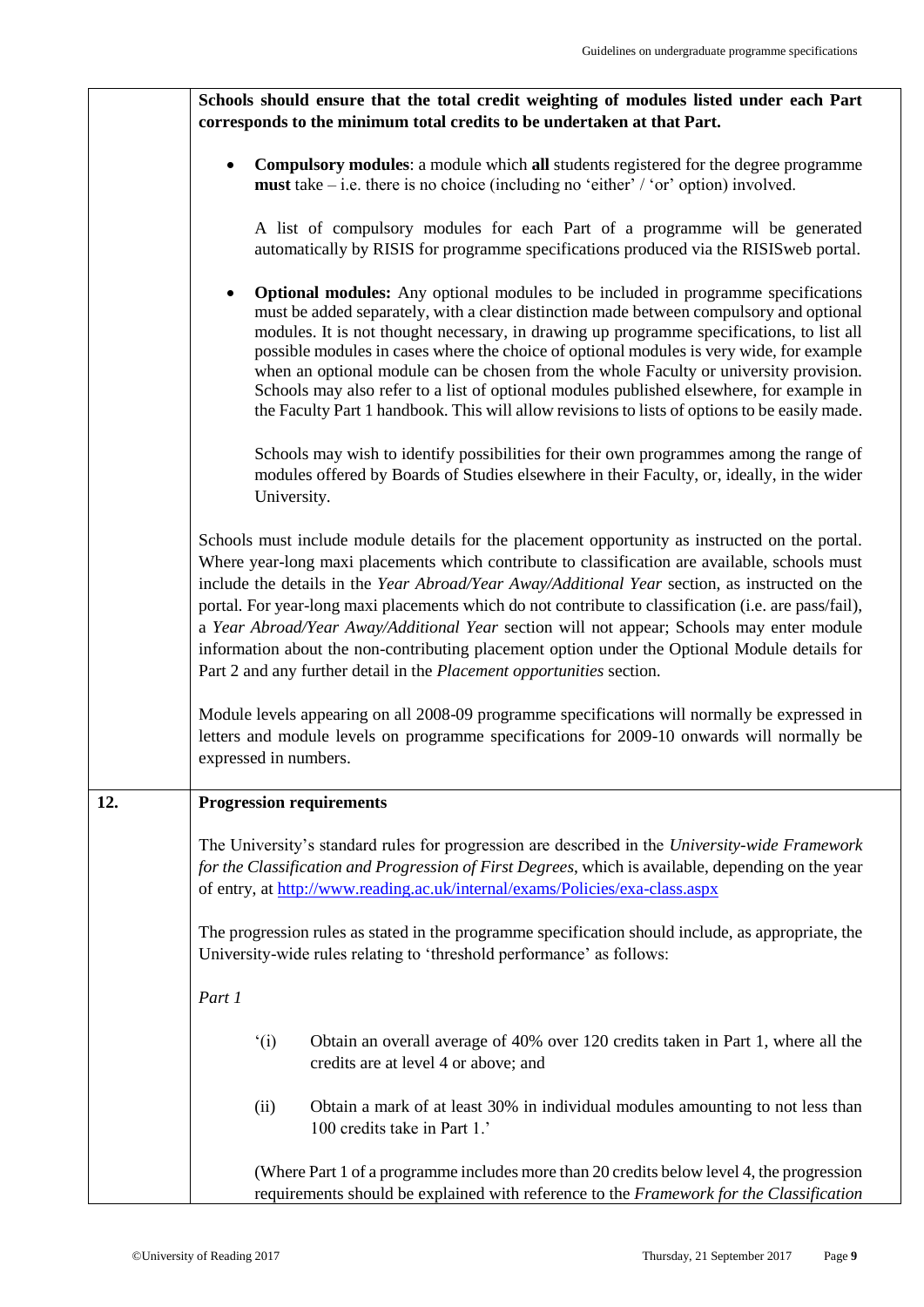*and Progression of First Degrees*, section 8.1.2.)

N.B. In formulating the programme-specific element of any rules, Schools should refer to the standard formulations at the foot of this section.

*Part 2 –* **[the following text is a standard paragraph on all programme specifications for cohorts entering from October 2012 onwards; please ensure any additional information added does not contradict this information and refers to programme specific requirements only]**

### **To gain a threshold performance at Part 2, a student shall normally be required to:**

'(i) obtain a weighted average of 40% over 120 credits taken at Part 2;

(ii) marks of at least 40% in individual modules amounting to not less than 80 credits; and

(iii) marks of at least 30% in individual modules amounting to not less than 120 credits.

**In order to progress from Part 2 to Part 3,** a student must achieve a threshold performance [AND…. state programme-specific rules here if applicable].'

*Year Abroad/Year Away/Additional Year*

Where a programme includes a maxi placement which is marked on a pass/fail basis the following standard paragraph will appear:

"Students are required to pass the professional/placement year in order to progress on the programme which incorporates the professional/placement year. Students who fail the professional/placement year transfer to the non-placement year version of the programme."

**Where Schools have been permitted to retain programme-specific progression requirements, they should supplement the standard text with any programme-specific rules by using, as far as possible, the standard formulations as follows. (In some programmes, particularly Joints, these formulations may need to be combined):**

(a) 'Obtain marks of at least [nn]% in each of …. modules'

For example:

Obtain marks of at least 40% in each of *Module A, Module B and Module C*

Obtain a mark of at least 40% in either *Module A* OR *Module B* OR *Module C*

Obtain marks of at least 40% in at least [nn] credits from *Module A, Module B, Module C*

(b) 'Obtain a weighted average of at least [nn]% over …. modules'

For example:

Obtain a weighted average of at least 40% over *Module A, Module B, and Module C.*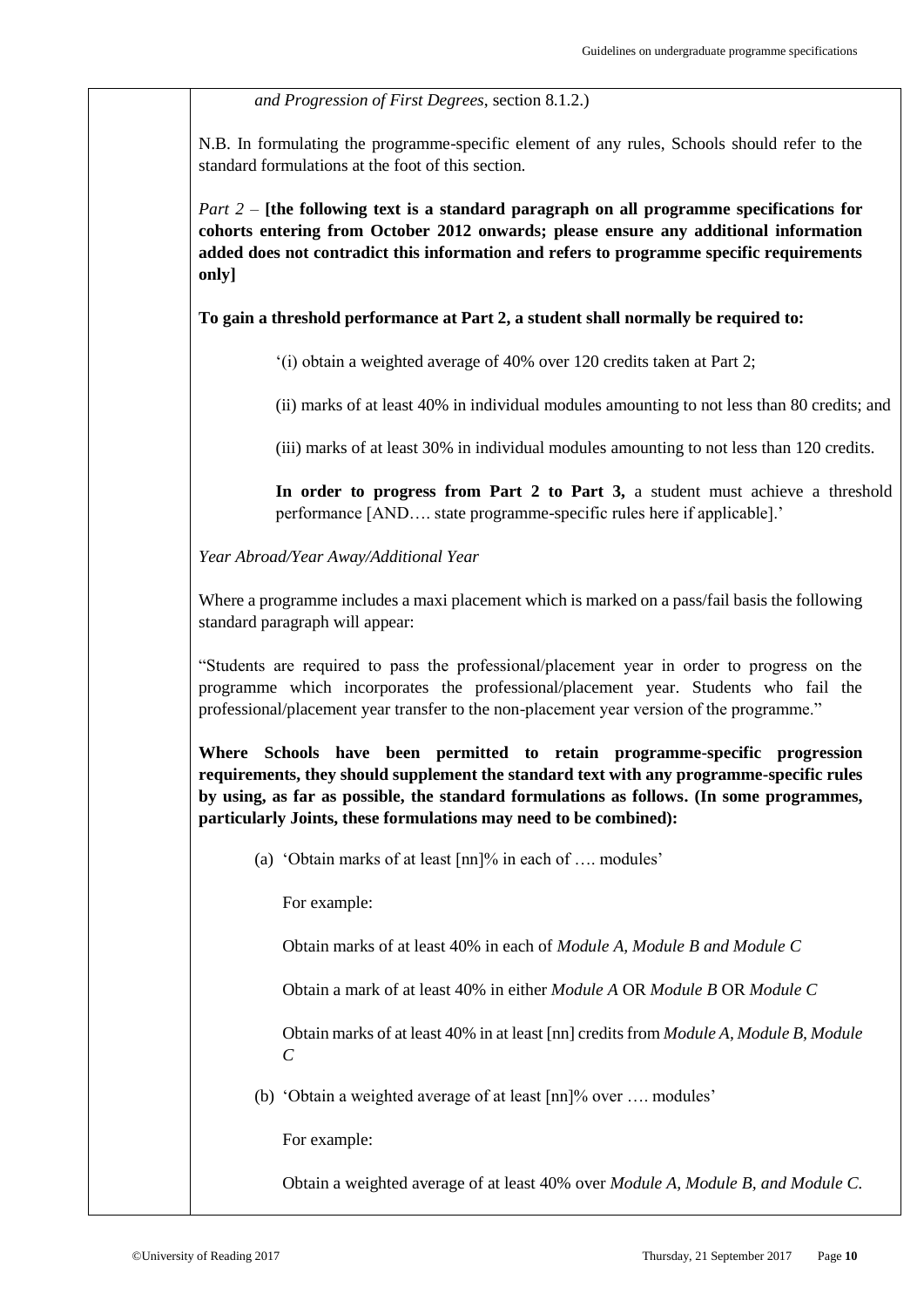|     | Obtain a weighted average of at least 40% over the modules [Module A and                                                                                                                |                                                                                                        |  |  |
|-----|-----------------------------------------------------------------------------------------------------------------------------------------------------------------------------------------|--------------------------------------------------------------------------------------------------------|--|--|
|     | Module B] OR [Module C and Module D]                                                                                                                                                    |                                                                                                        |  |  |
|     |                                                                                                                                                                                         |                                                                                                        |  |  |
|     | Schools should note the revised regulations in respect of Integrated Masters programmes included                                                                                        |                                                                                                        |  |  |
|     |                                                                                                                                                                                         |                                                                                                        |  |  |
| 13. | under paragraph 18 of the Guidelines above.                                                                                                                                             |                                                                                                        |  |  |
|     | <b>Assessment and Classification</b>                                                                                                                                                    |                                                                                                        |  |  |
|     |                                                                                                                                                                                         |                                                                                                        |  |  |
|     |                                                                                                                                                                                         | Schools will be guided to include the following explanation of the University's honours                |  |  |
|     |                                                                                                                                                                                         | classification and will have the opportunity to select the description of classification which applies |  |  |
|     | to their programme.                                                                                                                                                                     |                                                                                                        |  |  |
|     |                                                                                                                                                                                         |                                                                                                        |  |  |
|     | The University's honours classification scheme is:                                                                                                                                      |                                                                                                        |  |  |
|     |                                                                                                                                                                                         |                                                                                                        |  |  |
|     | Mark                                                                                                                                                                                    | Interpretation                                                                                         |  |  |
|     | 70% - 100%                                                                                                                                                                              | First class                                                                                            |  |  |
|     | $60\% - 69\%$                                                                                                                                                                           | <b>Upper Second class</b>                                                                              |  |  |
|     | 50% - 59%                                                                                                                                                                               | Lower Second class                                                                                     |  |  |
|     | 40% - 49%                                                                                                                                                                               | Third class                                                                                            |  |  |
|     |                                                                                                                                                                                         |                                                                                                        |  |  |
|     | 35% - 39%                                                                                                                                                                               | <b>Below Honours Standard</b>                                                                          |  |  |
|     | $0\% - 34\%$                                                                                                                                                                            | Fail                                                                                                   |  |  |
|     |                                                                                                                                                                                         |                                                                                                        |  |  |
|     |                                                                                                                                                                                         | For the University-wide framework for classification, which includes details of the classification     |  |  |
|     | method, please see:                                                                                                                                                                     |                                                                                                        |  |  |
|     |                                                                                                                                                                                         | http://www.reading.ac.uk/internal/exams/Policies/exa-class.aspx                                        |  |  |
|     |                                                                                                                                                                                         |                                                                                                        |  |  |
|     |                                                                                                                                                                                         | The weighting of the Parts/Years in the calculation of the degree classification is [see list below—   |  |  |
|     | please amend as appropriate in the case of a programme-specific variant which has been approved                                                                                         |                                                                                                        |  |  |
|     | by the University Board for Teaching and Learning. (In such cases, please also confirm the variant                                                                                      |                                                                                                        |  |  |
|     | with the Examinations Office.).                                                                                                                                                         |                                                                                                        |  |  |
|     |                                                                                                                                                                                         |                                                                                                        |  |  |
|     | [Weighting]                                                                                                                                                                             |                                                                                                        |  |  |
|     |                                                                                                                                                                                         |                                                                                                        |  |  |
|     |                                                                                                                                                                                         |                                                                                                        |  |  |
|     | [Please specify any programme-specific criteria which supplement the requirements of the<br>University's standard classification method: for example, provisions in respect of Absolute |                                                                                                        |  |  |
|     |                                                                                                                                                                                         |                                                                                                        |  |  |
|     |                                                                                                                                                                                         | Significant Weakness (a specified minimum mark in a designated module (often a project) which          |  |  |
|     |                                                                                                                                                                                         | entails failure of the degree or restriction to a Pass), other requirements relating to achievement of |  |  |
|     |                                                                                                                                                                                         | minimum marks and any other local variations which have been approved by the University Board          |  |  |
|     | for Teaching and Learning]                                                                                                                                                              |                                                                                                        |  |  |
|     |                                                                                                                                                                                         |                                                                                                        |  |  |
|     | List of weightings used in classification methods                                                                                                                                       |                                                                                                        |  |  |
|     |                                                                                                                                                                                         |                                                                                                        |  |  |
|     | Please select the appropriate weighting                                                                                                                                                 |                                                                                                        |  |  |
|     |                                                                                                                                                                                         |                                                                                                        |  |  |
|     | Three-year programmes                                                                                                                                                                   |                                                                                                        |  |  |
|     | Part 2 one-third                                                                                                                                                                        |                                                                                                        |  |  |
|     | Part 3 two-thirds                                                                                                                                                                       |                                                                                                        |  |  |
|     |                                                                                                                                                                                         |                                                                                                        |  |  |
|     | Four-year programmes (not including those with a placement year or year abroad and not                                                                                                  |                                                                                                        |  |  |
|     |                                                                                                                                                                                         |                                                                                                        |  |  |
|     | including Art)                                                                                                                                                                          |                                                                                                        |  |  |
|     | Normally:                                                                                                                                                                               |                                                                                                        |  |  |
|     | Year 2 and Year 3: total one-third                                                                                                                                                      |                                                                                                        |  |  |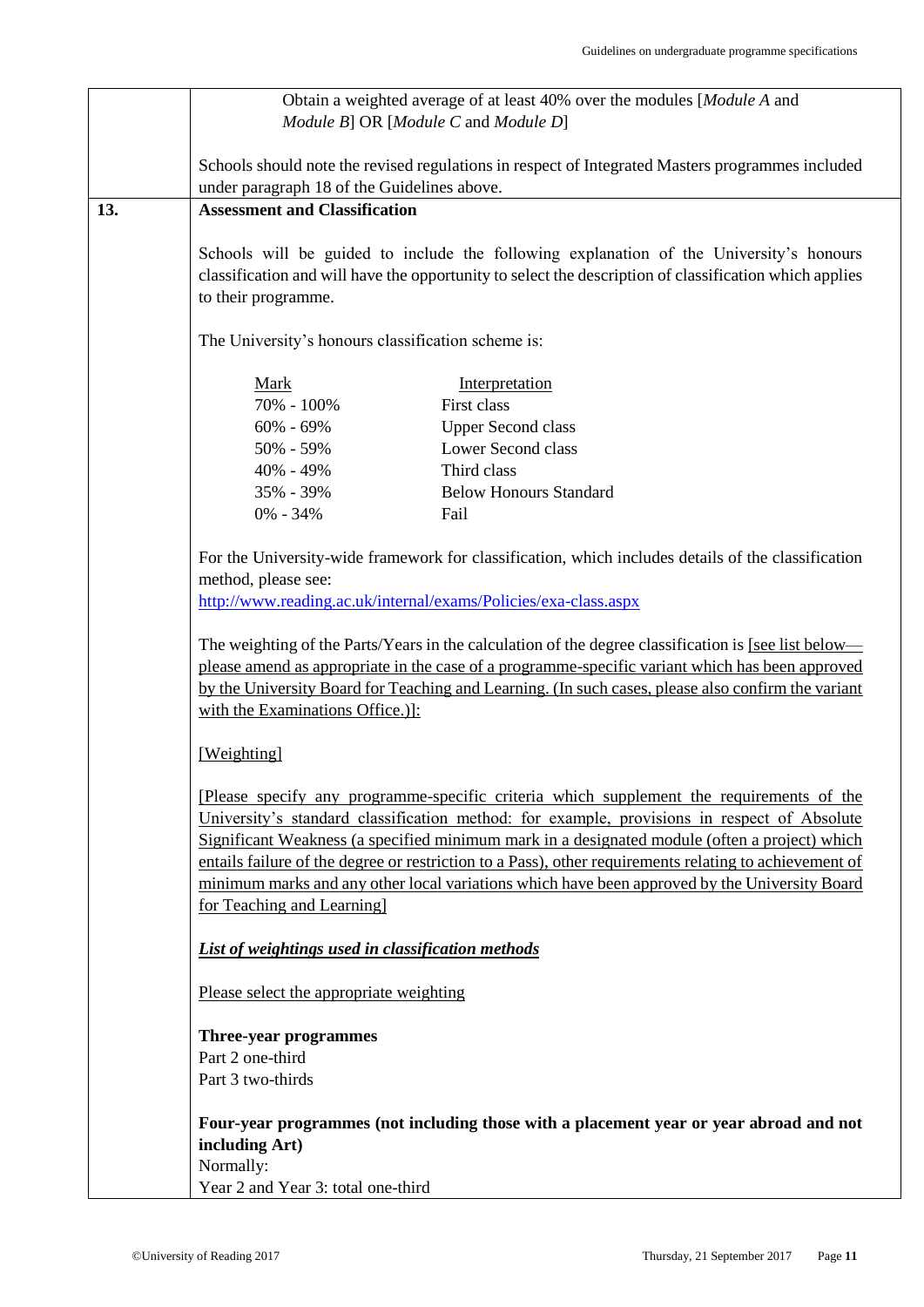| Year 4 two-thirds                                                                                  |
|----------------------------------------------------------------------------------------------------|
|                                                                                                    |
| Four-year programmes in Art and in the Institute of Education                                      |
|                                                                                                    |
| See Programme Handbook                                                                             |
|                                                                                                    |
| Four-year programmes in Speech and Language Therapy                                                |
|                                                                                                    |
| Year 2 20%                                                                                         |
| Year 3 30%                                                                                         |
| Year 4 50%                                                                                         |
|                                                                                                    |
| Four-year programmes, including placement year:                                                    |
| Normally:                                                                                          |
| Part 2 one-third                                                                                   |
| Placement Year not included in classification                                                      |
| Part 3 two-thirds                                                                                  |
| (where students fail a placement year which does not contribute to classification they transfer to |
| the three-year version of the programme)                                                           |
| <b>OR</b>                                                                                          |
|                                                                                                    |
| Part 2 23%                                                                                         |
| Placement 10%                                                                                      |
| Part 3 67%                                                                                         |
|                                                                                                    |
| Four-year programmes, including placement year (for certain Environmental Sciences                 |
| programmes):                                                                                       |
| Part 2 29.7%                                                                                       |
| Placement 3.3%                                                                                     |
| Part 3 67%                                                                                         |
|                                                                                                    |
| Four year programmes with a year abroad (MFL)                                                      |
| Year 2<br>two-ninths<br>Year Abroad<br>three-ninths                                                |
| Year 4 four ninths                                                                                 |
|                                                                                                    |
|                                                                                                    |
| Integrated Masters programmes (MEng, MMath, MChem, etc)                                            |
|                                                                                                    |
| Part 2 20%                                                                                         |
| Part 3 40%                                                                                         |
| Part 4 40%                                                                                         |
| <b>Or</b>                                                                                          |
|                                                                                                    |
| Part 2 20%                                                                                         |
| Part 3 30%                                                                                         |
| Part 4 50%                                                                                         |
|                                                                                                    |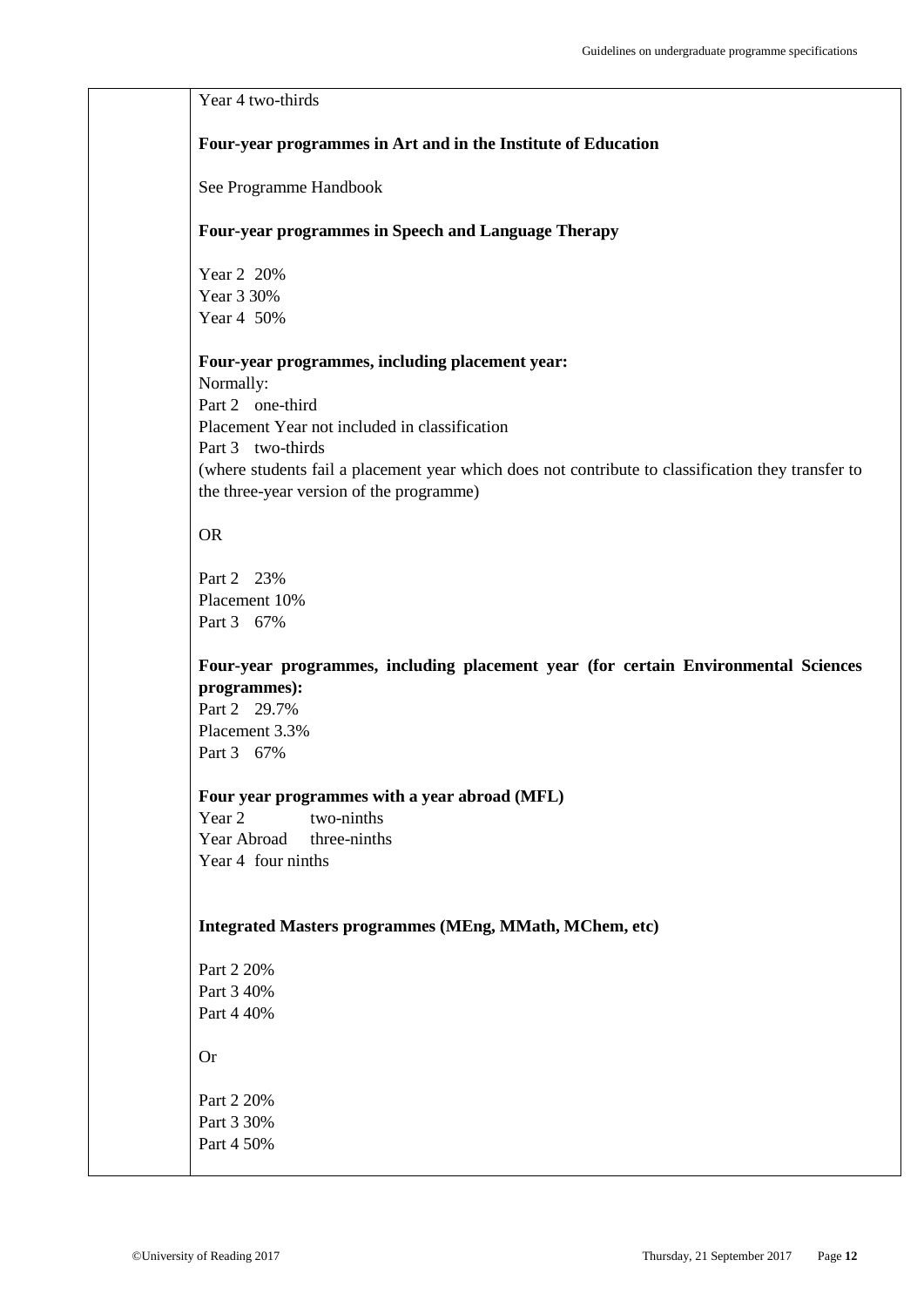| 18. | <b>Opportunities for study abroad</b>                                                                                                                                                                          |
|-----|----------------------------------------------------------------------------------------------------------------------------------------------------------------------------------------------------------------|
|     | it is important to give succinct but helpful guidance.                                                                                                                                                         |
|     | It is appreciated that this section will be easier to write for vocationally-oriented subjects, and that<br>the information given for many non-vocational subjects is likely to be very similar. Nevertheless, |
|     |                                                                                                                                                                                                                |
| 17. | <b>Career prospects</b>                                                                                                                                                                                        |
|     | This is a free text paragraph in which Schools should explain how career learning is embedded<br>within the programme and identify those modules with a career learning component.                             |
|     |                                                                                                                                                                                                                |
|     | This is a new section on programme specifications for cohorts entering from 2013-14 onwards.                                                                                                                   |
| 16. | services, and any provision made for students to use the University Library.<br><b>Career learning</b>                                                                                                         |
|     | of online learning resources and support services, access to local library facilities and support                                                                                                              |
|     | additional or alternative arrangements for student support are provided. This could include details                                                                                                            |
|     | component and those delivered in collaboration with other institutions, to ensure that details of                                                                                                              |
|     | Particular attention should be paid to programmes involving a substantial distance learning                                                                                                                    |
|     | demonstrated to QAA Review teams.                                                                                                                                                                              |
|     | Boards of Studies should be aware that any such School information should be capable of being                                                                                                                  |
|     | • Specialist equipment                                                                                                                                                                                         |
|     | • Handbooks and Guides                                                                                                                                                                                         |
|     | • Induction programmes                                                                                                                                                                                         |
|     | of:                                                                                                                                                                                                            |
|     | School-specific information to be included after this statement or elsewhere might include details                                                                                                             |
|     | programme specifications.                                                                                                                                                                                      |
|     | The standard statement on the template is automatically included in all RISIS-generated                                                                                                                        |
|     |                                                                                                                                                                                                                |
| 15. | included here.<br><b>Support for students and their learning</b>                                                                                                                                               |
|     | The name of the Admissions Tutor for the programme, and their contact details, should also be                                                                                                                  |
|     |                                                                                                                                                                                                                |
|     | 'Entrants whose first language is not English may be asked to show that they have achieved a<br>certain level of English Language, such as an IELTS or TOEFL score'                                            |
|     | add a statement on English language requirements such as:                                                                                                                                                      |
|     | Any additional subject specific requirements should also be stated here. Schools may also wish to                                                                                                              |
|     | 'Entry Profile'.                                                                                                                                                                                               |
|     | providing a more transparent and detailed statement of programme entry requirements within an                                                                                                                  |
|     | in line with government direction, the University is committed, along with other institutions, to                                                                                                              |
|     | This constitutes vital information for intending applicants. Colleagues may like to be aware that,                                                                                                             |
| 14. | <b>Admission requirements</b>                                                                                                                                                                                  |
|     |                                                                                                                                                                                                                |
|     | section 8.9 of the Framework for the Classification and Progression of First Degrees.                                                                                                                          |
|     | appropriate e.g. Certificate of Higher Education or Diploma of Higher Education, as specified in                                                                                                               |
|     | Schools/Departments should also include details of requirements for lesser awards where                                                                                                                        |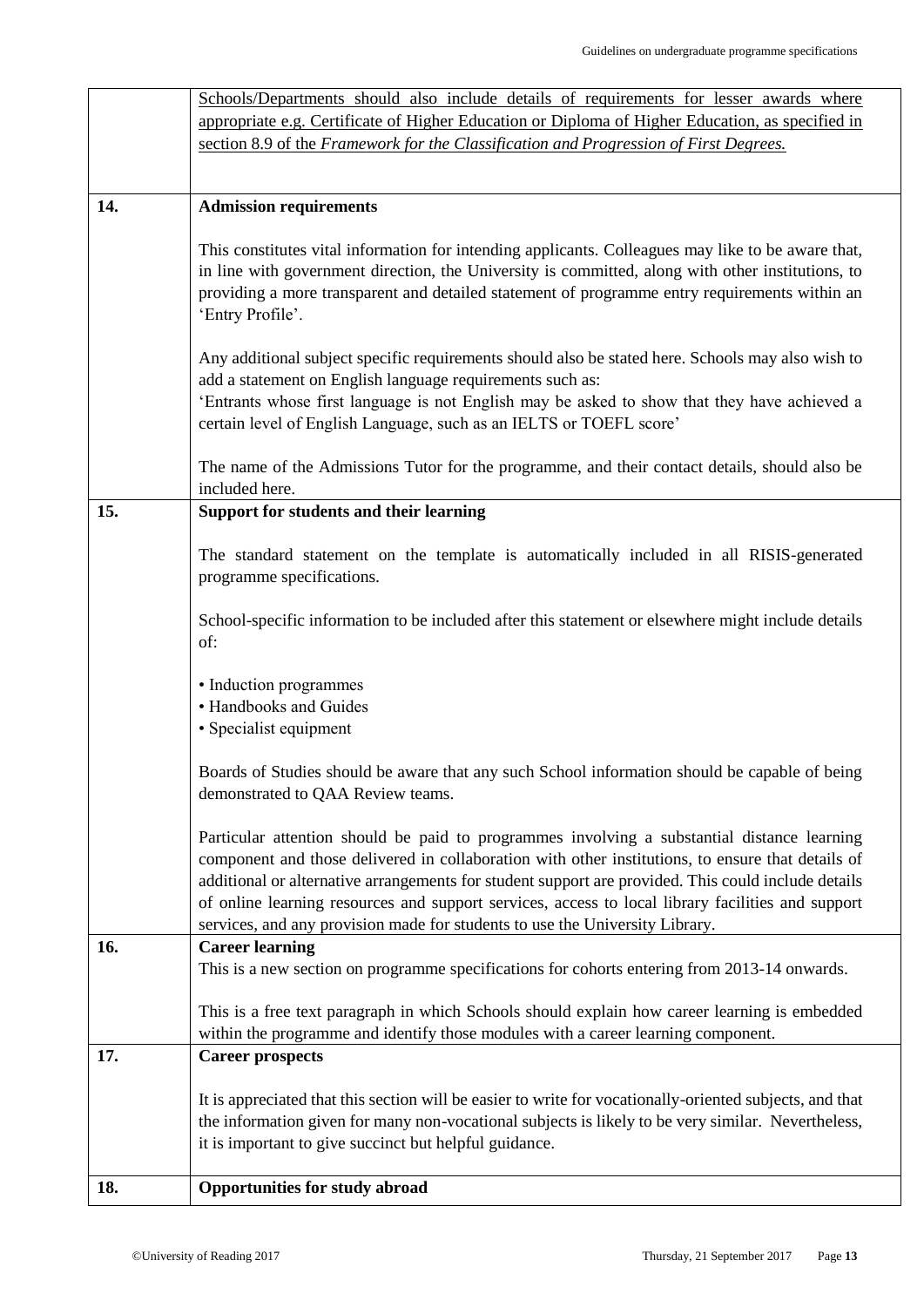|     | There is a standard sentence in each programme specification, as follows:<br>'As part of the degree programme students have the opportunity to study abroad at an institution<br>with which the University has a valid agreement'                                                                                                                                                                                                                                                                                                       |  |  |  |
|-----|-----------------------------------------------------------------------------------------------------------------------------------------------------------------------------------------------------------------------------------------------------------------------------------------------------------------------------------------------------------------------------------------------------------------------------------------------------------------------------------------------------------------------------------------|--|--|--|
|     | Please edit and/or supplement this information, as appropriate, stating what opportunities are<br>available; at what stage of the programme and the length of opportunity.                                                                                                                                                                                                                                                                                                                                                              |  |  |  |
|     | Please note that for joint programmes, the information included in this section must be agreed<br>upon by both Schools.                                                                                                                                                                                                                                                                                                                                                                                                                 |  |  |  |
| 19. |                                                                                                                                                                                                                                                                                                                                                                                                                                                                                                                                         |  |  |  |
|     | <b>Placement opportunities</b><br>A statement on opportunities for students to undertake placements should be given in this section.                                                                                                                                                                                                                                                                                                                                                                                                    |  |  |  |
|     | Schools are reminded that following the outcome of Thematic Review of Work-related and<br>Placement Learning, all undergraduate programmes must have a placement opportunity<br>(PO) available to students entering the programme from 2011/12 onwards, being either a work<br>or academic placement, which might take one of three forms:<br>Micro—embedded within a module<br>Mini-constituting an entire module                                                                                                                      |  |  |  |
|     | Maxi—comprising a year.<br>Those programmes which offer a 'maxi' placement should also offer either a 'micro' or a 'mini'<br>placement since a significant number of students may not be able to commit to a full year placement.<br>While the module or modules offering the placement opportunity will be open to all students<br>registered on the relevant programme, the number of students registering for the module may need to<br>be capped.                                                                                   |  |  |  |
|     | Please provide a synopsis on all placement opportunities included in the programme,<br>detailing the nature and outcomes of the placement.                                                                                                                                                                                                                                                                                                                                                                                              |  |  |  |
|     | Schools in Sciences and Life Sciences should include reference to 4 year placement versions on<br>3 year non-placement version programme specifications in this section.                                                                                                                                                                                                                                                                                                                                                                |  |  |  |
|     | On programme specifications for joint programmes, both Schools' placement opportunities<br>must be listed.                                                                                                                                                                                                                                                                                                                                                                                                                              |  |  |  |
|     | Schools are reminded to ensure that the correct information has been provided in the Programme<br>Content and Progression Requirement sections with regard to placement opportunities. Should<br>maxi placement opportunities be available as part of the programme, there should be a statement<br>indicating whether the maxi placement contributes to classification or not and, if so, its weighting<br>within the classification rules. All extra information about placement opportunities should be<br>included in this section. |  |  |  |
|     | N.B. Schools are reminded that programmes with a maxi placement which does not contribute to<br>classification do not require a separate programme specification.                                                                                                                                                                                                                                                                                                                                                                       |  |  |  |
| 20. | <b>Programme outcomes</b>                                                                                                                                                                                                                                                                                                                                                                                                                                                                                                               |  |  |  |
|     | Specific statements of intent that predict what learners will know, understand and be able to do as<br>a result of learning in the context of a particular programme. They describe new skills and<br>assessable changes in behaviour that the programme is designed to bring about. They may also<br>highlight desirable educational outcomes that are not directly assessable. For those outcomes that<br>are assessable they provide the basis for the criteria used to guide judgements on achievement.                             |  |  |  |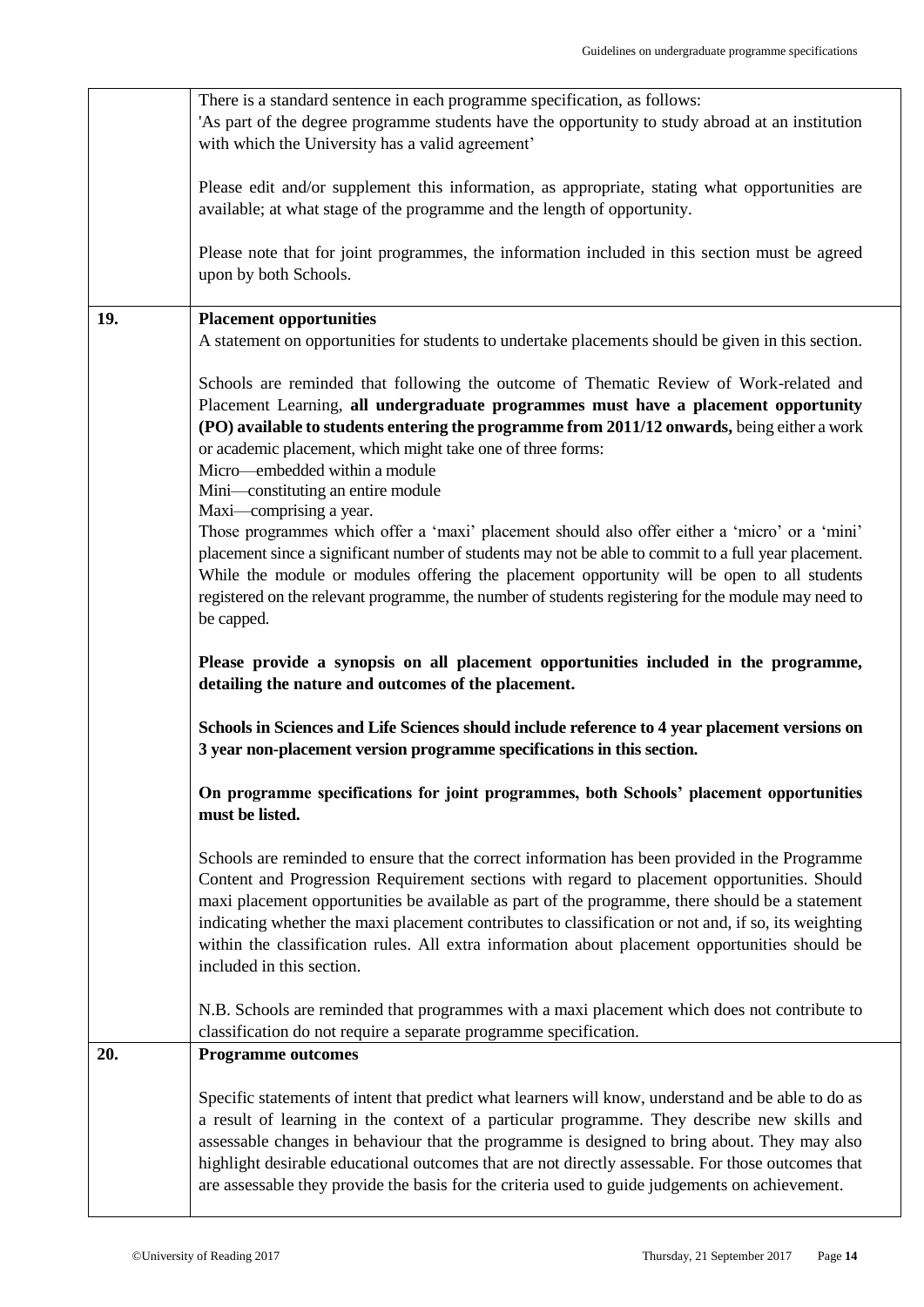|     | Programme outcomes:                                                                                                                                                                                                                                                                                                                                                                                                                                       |
|-----|-----------------------------------------------------------------------------------------------------------------------------------------------------------------------------------------------------------------------------------------------------------------------------------------------------------------------------------------------------------------------------------------------------------------------------------------------------------|
|     | must be divided between the four subheadings shown on the template. These four areas<br>should not be seen as separate entities and there is room for overlap between the outcomes<br>within them. As a guide, there would normally be between 4 and 10 outcomes under each<br>subheading, so that the key outcomes are expressed in enough generality to apply to each<br>and every student studying on the programme.                                   |
|     | should provide a balance of outcomes between the two areas of joint degree programme.<br>For a combined degree programme, it is accepted that there may be a need for more than<br>10 outcomes. These sections require liaison between Schools in the case of such<br>combined and multi-disciplinary degrees.                                                                                                                                            |
|     | must be informed by the learning outcomes of their constituent modules as stated in the<br>relevant Module Descriptions and vice versa. Whilst programme specifications may refer<br>to specific learning outcomes of modules, it may be better simply to refer the user to the<br>particular Module Description. For example, if independent research skills are mentioned,<br>then emphasis might be placed on developing these through a dissertation. |
|     | must take into account the relevance of subject benchmarks to learning outcomes.                                                                                                                                                                                                                                                                                                                                                                          |
|     | must give explicit details in the three areas relating to Skills of how both degree-specific<br>skills are developed through the programme.                                                                                                                                                                                                                                                                                                               |
|     | must be reviewed carefully each year in order to remove any reference to historic practices<br>$\bullet$<br>e.g. PARS. Any reference to specific modules within this section would also need to be<br>amended following any changes to the availability of those modules.                                                                                                                                                                                 |
| 21. | <b>Standard Declaration</b>                                                                                                                                                                                                                                                                                                                                                                                                                               |
|     | The Standard Declaration on the template is a standard disclaimer required on each programme<br>specification. It is automatically included in RISIS-generated programme specifications.                                                                                                                                                                                                                                                                  |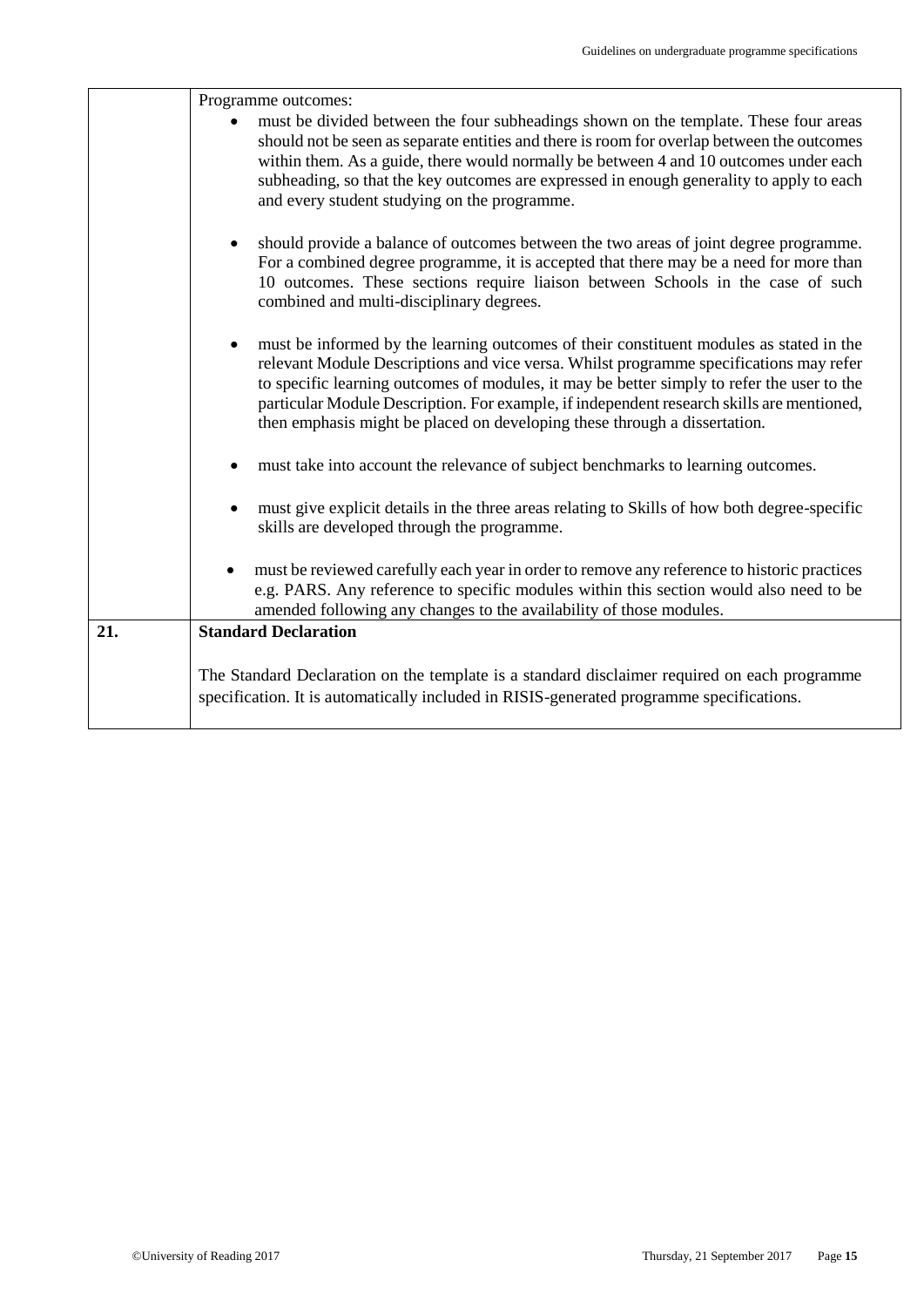## <span id="page-15-0"></span>Undergraduate Programme Specification Template

The numbered items below correspond to the list of instructions on the accompanying Guidelines to producing Undergraduate Programme Specifications document, as a guide to filling in each part correctly.

| $\mathbf{1}$            | <b>Programme Title</b>                      | $\boldsymbol{2}$ | <b>UCAS</b> code:     |
|-------------------------|---------------------------------------------|------------------|-----------------------|
|                         | For students entering Part 1 in 200x        |                  |                       |
| $\mathbf{3}$            | Awarding Institution:                       |                  | University of Reading |
| $\mathbf{3}$            | Teaching Institution:                       |                  |                       |
| $\overline{\mathbf{4}}$ | Relevant QAA subject benchmarking group(s): |                  |                       |
|                         | Faculty of x                                |                  |                       |
| $\sqrt{5}$              | Programme length:                           |                  |                       |
|                         | Date of specification:                      |                  | x years               |
| 6                       | Programme Director:                         |                  |                       |
| $\boldsymbol{6}$        | Programme Adviser:                          |                  |                       |
|                         | <b>Board of Studies:</b>                    |                  |                       |
| $\overline{7}$          | <b>Optional Placement Year:</b>             |                  |                       |
| $\bf 8$                 | Accreditation:                              |                  |                       |
| $\boldsymbol{9}$        | <b>Summary of programme aims</b>            |                  |                       |

### **Transferable skills 10**

During the course of their studies at Reading, all students will be expected to enhance their academic and personal transferable skills. In following this programme, students will have had the opportunity to develop such skills, in particular relating to [communication, interpersonal skills, learning skills, numeracy, self management, use of IT and problem-solving], and will have been encouraged to further develop and enhance the full set of skills through a variety of opportunities available outside their curriculum.

**Programme content 110**

> **Part 1 (three terms)** *Credits Level Compulsory modules*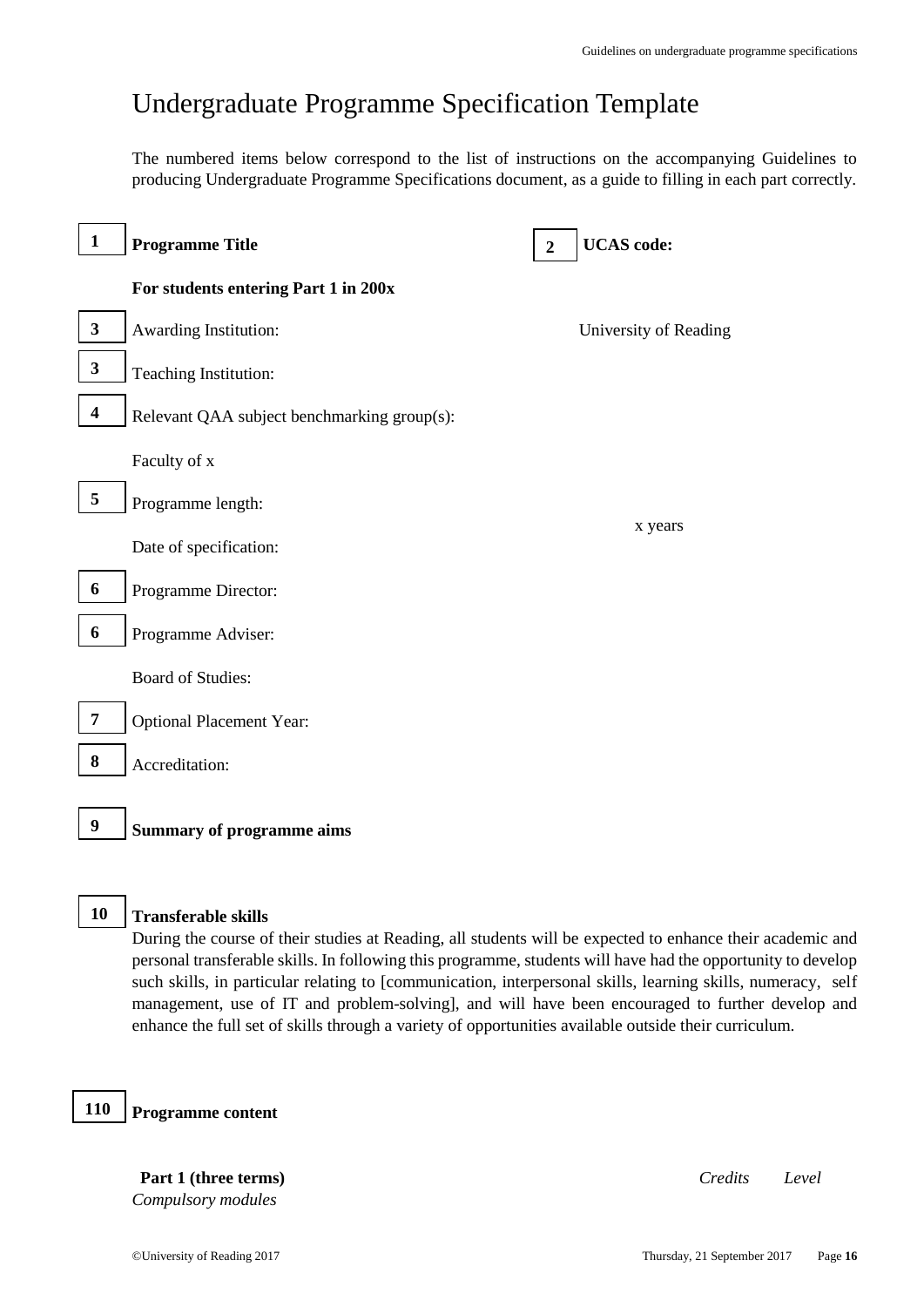| Mod Code                                   | Module Title          | X                       | X                     |
|--------------------------------------------|-----------------------|-------------------------|-----------------------|
| Part 2 (three terms)<br>Compulsory modules |                       | Credits                 | Level                 |
|                                            | Mod Code Module Title | X                       | X                     |
| Optional modules:<br>Mod Code              | Module Title          | $\mathbf{x}$            | $\mathbf{x}$          |
| Part 3 (three terms)<br>Compulsory modules | Mod Code Module Title | Credits<br>$\mathbf{x}$ | Level<br>$\mathbf{x}$ |
| Optional modules:<br>Mod Code              | Module Title          | $\mathbf{x}$            | $\mathbf{x}$          |

#### **Progression requirements 120**

### **To gain a threshold performance at Part 2, a student shall normally be required to:**

'(i) obtain a weighted average of 40% over 120 credits taken at Part 2;

(ii)marks of at least 40% in individual modules amounting to not less than 80 credits; and

(iii) marks of at least 30% in individual modules amounting to not less than 120 credits.

**In order to progress from Part 2 to Part 3,** a student must achieve a threshold performance [AND.... state prog-specific rules if applicable].'

#### **Assessment and Classification 130**

#### **Admission requirements 140**

**000**

**000**

Entrants to this programme are normally required to have obtained:

Grade C or better in English, Maths, Science (subject(s) as appropriate) GCSE (or equivalent qualification); and achieved

A minimum UCAS Tariff score of:

Three Higher Level International Baccalaureate scores of :

(or an equivalent score in an equivalent qualification)

Whether two AS grades would be accepted in place of a third A-Level:

Admissions Tutor:

#### **Support for students and their learning 150**

University support for students and their learning falls into two categories.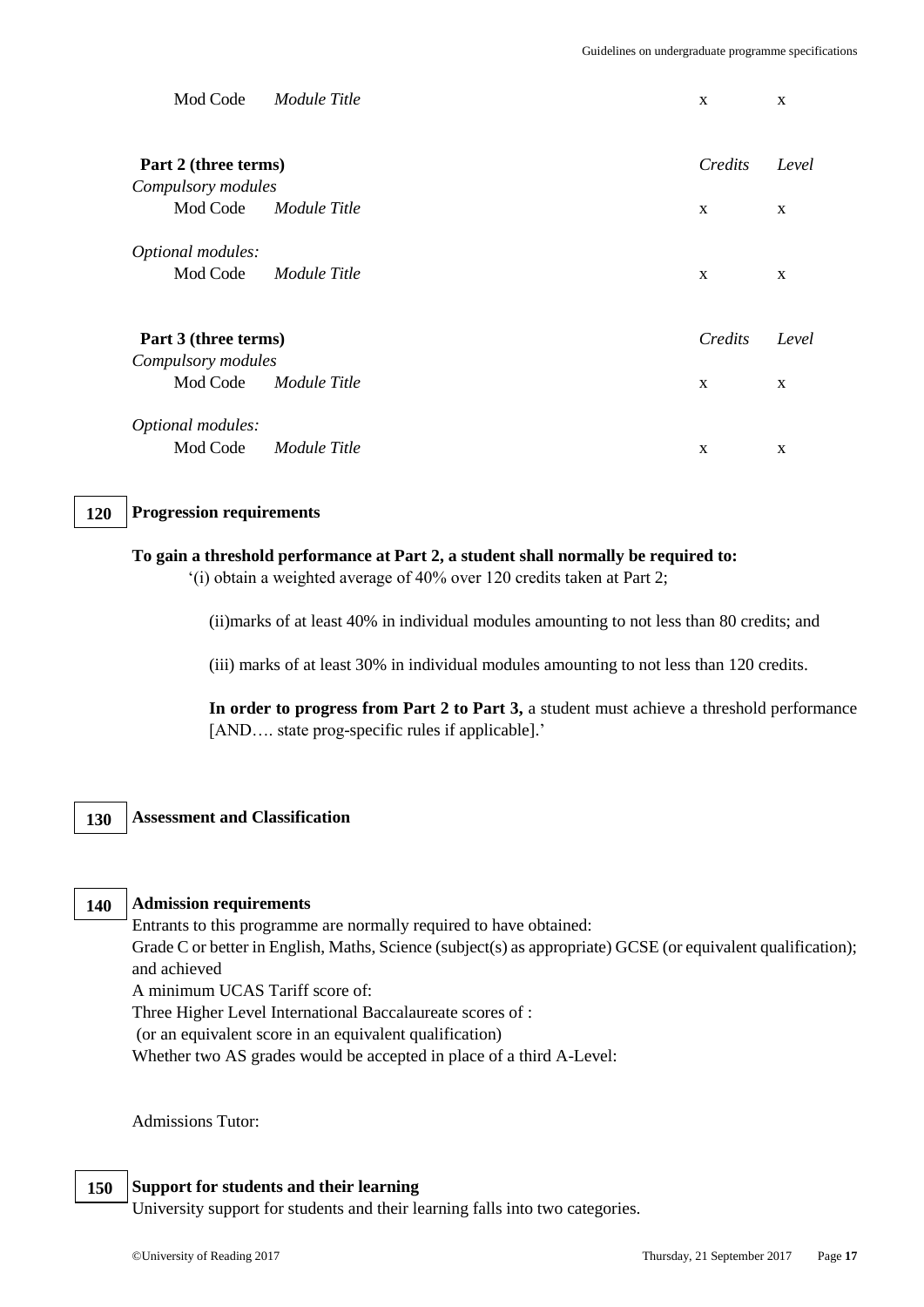Learning support is provided by a wide array of services across the University, including: the University Library, the Careers, Placement and Experience Centre (CPEC), In-sessional English Support Programme, the Study Advice and Mathematics Support Centre teams, IT Services and the Student Access to Independent Learning (S@il) computer-based teaching and learning facilities.There are language laboratory facilities both for those students studying on a language degree and for those taking modules offered by the Institution-wide Language Programme.

Student guidance and welfare support is provided by Personal Tutors, School Senior Tutors, the Students' Union, the Medical Practice and advisers in the Student Services Centre. The Student Services Centre is housed in the Carrington Building and offers advice on accommodation, careers, disability, finance, and wellbeing, academic issues (eg problems with module selection) and exam related queries. Students can get key information and guidance from the team of Helpdesk Advisers, or make an appointment with a specialist adviser; Student Services also offer drop-in sessions and runs workshops and seminars on a range of topics. For more information see [www.reading.ac.uk/student](http://www.reading.ac.uk/student)

[School/programme-specific information should follow this standard statement.]

**Career learning 160**

**Career prospects**

### **Opportunities for study abroad 180**

As part of the degree programme students have the opportunity to study abroad at an institution with which the University has a valid agreement.

[School/programme-specific information should follow this standard statement, which can be edited by Schools]

**170**

**000 0**

**000**

**Placement opportunities**

**200**

**Programme Outcomes**

### **Knowledge and Understanding**

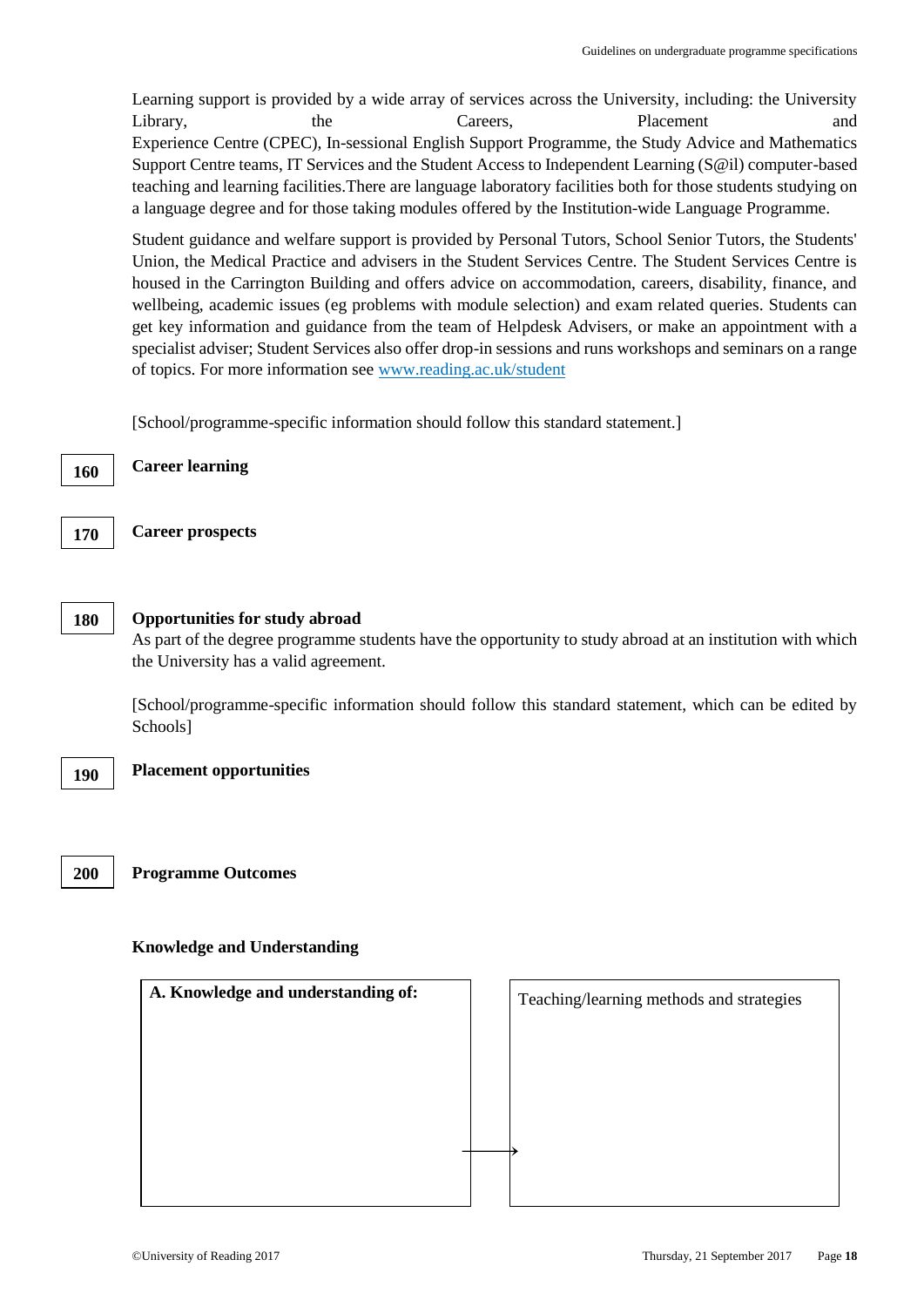٦



| Assessment |  |  |
|------------|--|--|
|            |  |  |
|            |  |  |

### *Skills*

| <b>B.</b> Intellectual skills – able to: | Teaching/learning methods and strategies    |
|------------------------------------------|---------------------------------------------|
|                                          |                                             |
|                                          |                                             |
|                                          |                                             |
|                                          |                                             |
|                                          |                                             |
|                                          |                                             |
|                                          |                                             |
|                                          |                                             |
|                                          | $\label{eq:assens} {\color{red}Assessment}$ |
|                                          |                                             |
|                                          |                                             |
|                                          |                                             |
|                                          |                                             |
|                                          |                                             |
| C. Practical skills - able to:           | Teaching/learning methods and strategies    |
|                                          |                                             |
|                                          |                                             |
|                                          |                                             |
|                                          |                                             |
|                                          |                                             |
|                                          |                                             |
|                                          |                                             |
|                                          | Assessment                                  |

 $\overline{1}$